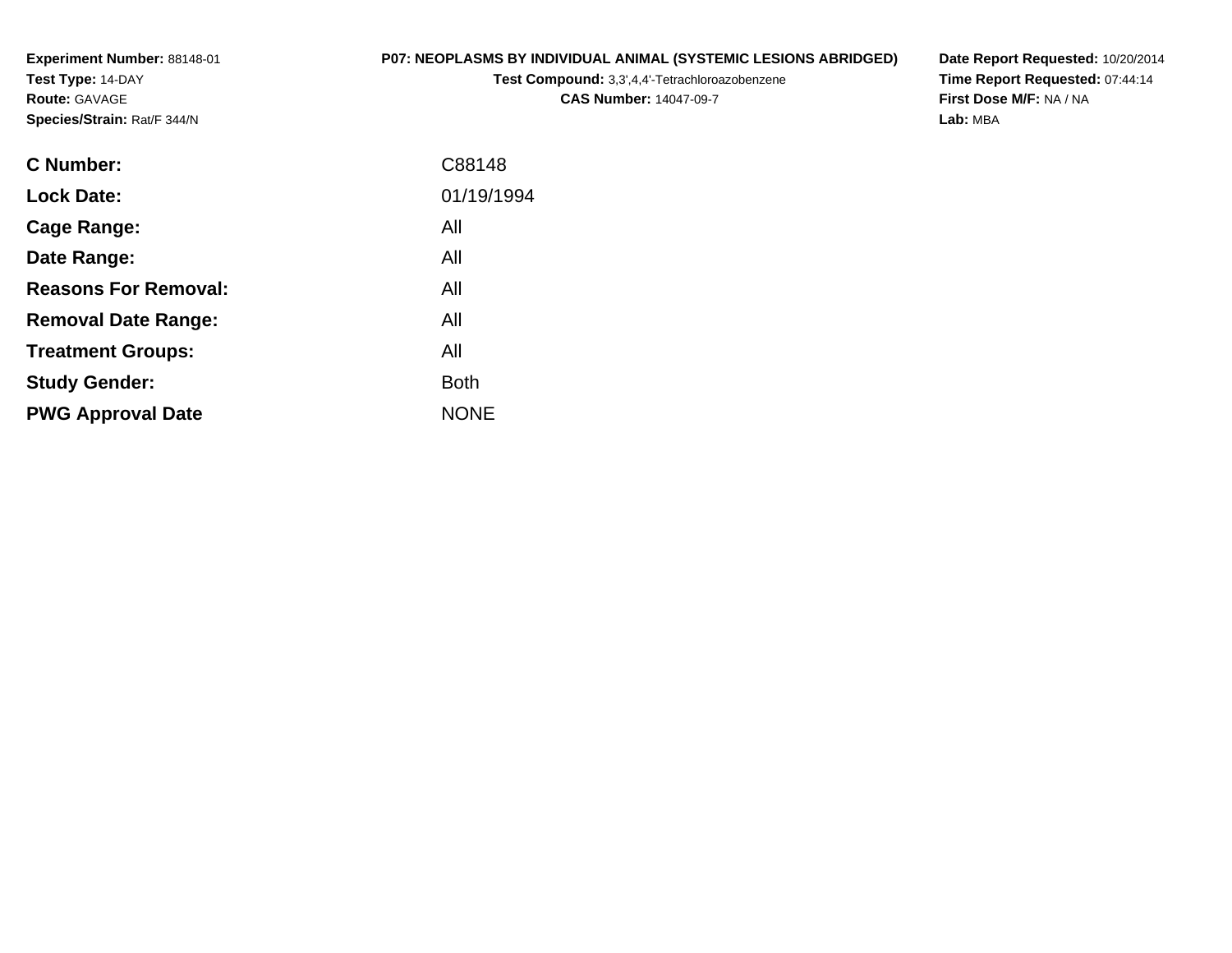**Test Type:** 14-DAY

**Route:** GAVAGE

**Species/Strain:** Rat/F 344/N

#### **P07: NEOPLASMS BY INDIVIDUAL ANIMAL (SYSTEMIC LESIONS ABRIDGED)**

**Test Compound:** 3,3',4,4'-Tetrachloroazobenzene

**CAS Number:** 14047-09-7

**Date Report Requested:** 10/20/2014**Time Report Requested:** 07:44:14**First Dose M/F:** NA / NA**Lab:** MBA

| F 344/N Rat Male             | DAY ON TEST      | 0<br>0<br>$\boldsymbol{l}$              | 0<br>0<br>1                                          | $\boldsymbol{\theta}$<br>0<br>$\boldsymbol{l}$                        | 0<br>0<br>1                                                 | 0<br>0<br>$\boldsymbol{l}$                                       |         |
|------------------------------|------------------|-----------------------------------------|------------------------------------------------------|-----------------------------------------------------------------------|-------------------------------------------------------------|------------------------------------------------------------------|---------|
| 0 MG/KG                      | <b>ANIMAL ID</b> | $\overline{7}$<br>0<br>0<br>0<br>0<br>1 | $\overline{7}$<br>0<br>0<br>0<br>0<br>$\overline{2}$ | $\overline{7}$<br>$\mathbf 0$<br>$\mathbf 0$<br>$\mathbf 0$<br>0<br>3 | $\overline{7}$<br>0<br>$\mathbf 0$<br>$\mathbf 0$<br>0<br>4 | $\overline{7}$<br>0<br>$\mathbf 0$<br>0<br>$\boldsymbol{0}$<br>5 | *TOTALS |
| <b>Alimentary System</b>     |                  |                                         |                                                      |                                                                       |                                                             |                                                                  |         |
| Liver                        |                  | $\pm$                                   | ٠                                                    | ÷                                                                     | ÷                                                           | ÷                                                                | 5       |
| Stomach, Forestomach         |                  | $+$                                     | $+$                                                  | $+$                                                                   | $+$                                                         | +                                                                | 5       |
| Stomach, Glandular           |                  | $+$                                     | $+$                                                  | $\ddot{}$                                                             | $+$                                                         | $\ddot{}$                                                        | 5       |
| <b>Cardiovascular System</b> |                  |                                         |                                                      |                                                                       |                                                             |                                                                  |         |
| <b>NONE</b>                  |                  |                                         |                                                      |                                                                       |                                                             |                                                                  |         |
| <b>Endocrine System</b>      |                  |                                         |                                                      |                                                                       |                                                             |                                                                  |         |
| <b>NONE</b>                  |                  |                                         |                                                      |                                                                       |                                                             |                                                                  |         |
| <b>General Body System</b>   |                  |                                         |                                                      |                                                                       |                                                             |                                                                  |         |
| <b>NONE</b>                  |                  |                                         |                                                      |                                                                       |                                                             |                                                                  |         |
| <b>Genital System</b>        |                  |                                         |                                                      |                                                                       |                                                             |                                                                  |         |
| <b>NONE</b>                  |                  |                                         |                                                      |                                                                       |                                                             |                                                                  |         |
| <b>Hematopoietic System</b>  |                  |                                         |                                                      |                                                                       |                                                             |                                                                  |         |
| Lymph Node, Mesenteric       |                  | $\ddot{}$                               | ٠                                                    | +                                                                     | ٠                                                           | ÷                                                                | 5       |
| Spleen                       |                  | $\pm$                                   | $\pm$                                                | $+$                                                                   | $+$                                                         | +                                                                | 5       |
| Thymus                       |                  | +                                       | ÷                                                    | +                                                                     | +                                                           | $\ddot{}$                                                        | 5       |
| <b>Integumentary System</b>  |                  |                                         |                                                      |                                                                       |                                                             |                                                                  |         |

NONE

\* ..Total animals with tissue examined microscopically; Total animals with tumor **M** . Missing tissue M ..Missing tissue

+ ..Tissue examined microscopically

I ..Insufficient tissue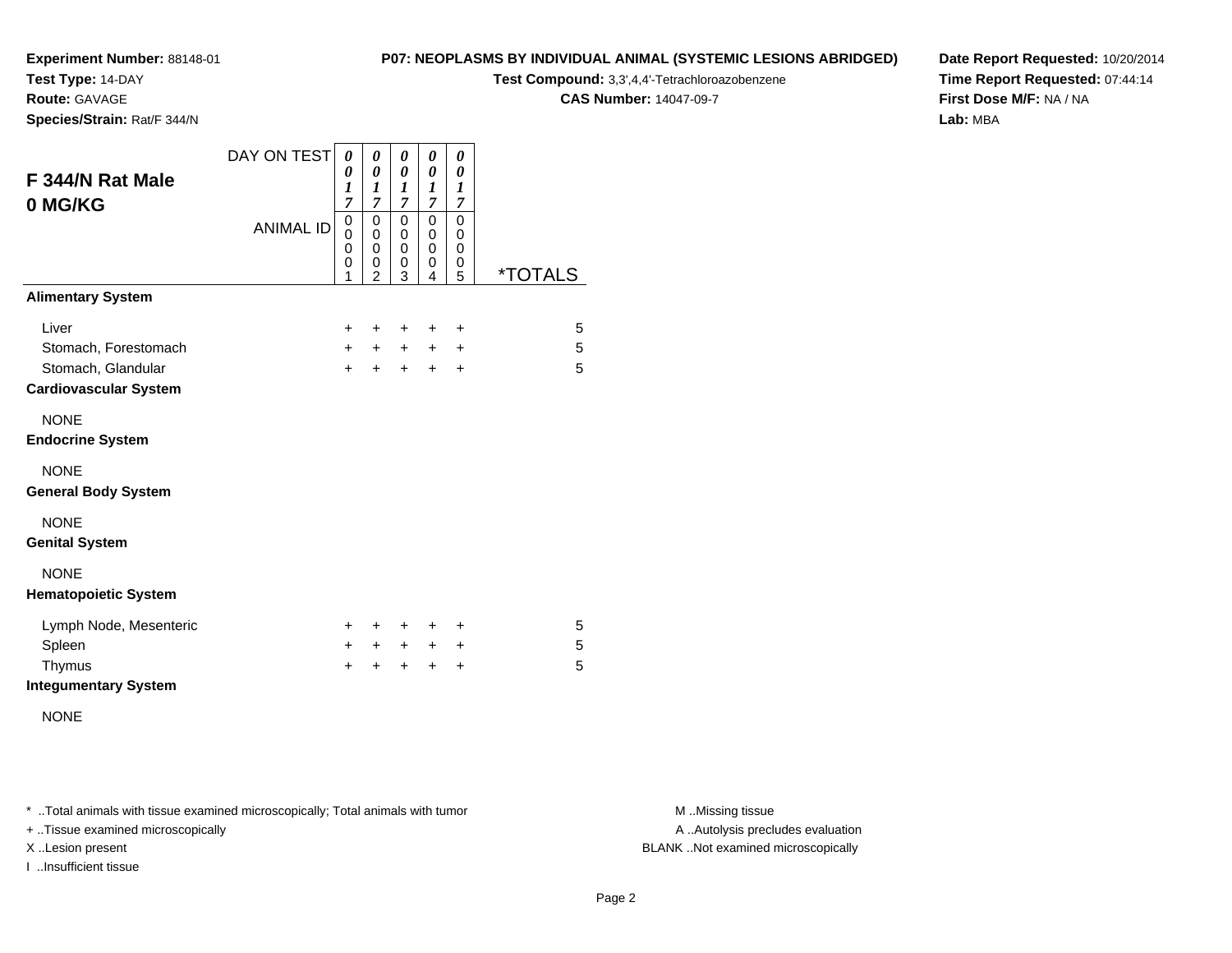**Test Type:** 14-DAY

**Route:** GAVAGE

**Species/Strain:** Rat/F 344/N

# **P07: NEOPLASMS BY INDIVIDUAL ANIMAL (SYSTEMIC LESIONS ABRIDGED)**

**Test Compound:** 3,3',4,4'-Tetrachloroazobenzene

**CAS Number:** 14047-09-7

**Date Report Requested:** 10/20/2014**Time Report Requested:** 07:44:14**First Dose M/F:** NA / NA**Lab:** MBA

| F 344/N Rat Male<br>0 MG/KG                 | DAY ON TEST<br><b>ANIMAL ID</b> | 0<br>0<br>1<br>7<br>0<br>$\mathbf 0$<br>0<br>0 | 0<br>0<br>1<br>7<br>0<br>$\mathbf 0$<br>0<br>0<br>$\overline{2}$ | 0<br>$\boldsymbol{\theta}$<br>1<br>7<br>0<br>0<br>0<br>0 | 0<br>0<br>1<br>7<br>0<br>0<br>0<br>0 | 0<br>$\boldsymbol{\theta}$<br>$\boldsymbol{l}$<br>$\overline{7}$<br>0<br>0<br>0<br>0 | <i><b>*TOTALS</b></i> |
|---------------------------------------------|---------------------------------|------------------------------------------------|------------------------------------------------------------------|----------------------------------------------------------|--------------------------------------|--------------------------------------------------------------------------------------|-----------------------|
| <b>Musculoskeletal System</b>               |                                 |                                                |                                                                  | 3                                                        | 4                                    | 5                                                                                    |                       |
| <b>NONE</b><br>Nervous System               |                                 |                                                |                                                                  |                                                          |                                      |                                                                                      |                       |
| <b>NONE</b><br><b>Respiratory System</b>    |                                 |                                                |                                                                  |                                                          |                                      |                                                                                      |                       |
| <b>NONE</b><br><b>Special Senses System</b> |                                 |                                                |                                                                  |                                                          |                                      |                                                                                      |                       |
| <b>NONE</b><br><b>Urinary System</b>        |                                 |                                                |                                                                  |                                                          |                                      |                                                                                      |                       |
| Kidney<br><b>SYSTEMIC LESIONS</b>           |                                 | $\ddot{}$                                      |                                                                  |                                                          |                                      | $\ddot{}$                                                                            | 5                     |
| Multiple Organ                              |                                 | +                                              |                                                                  |                                                          |                                      | +                                                                                    | 5                     |
|                                             |                                 |                                                |                                                                  |                                                          |                                      |                                                                                      |                       |

\* ..Total animals with tissue examined microscopically; Total animals with tumor **M** . Missing tissue M ..Missing tissue

+ ..Tissue examined microscopically

I ..Insufficient tissue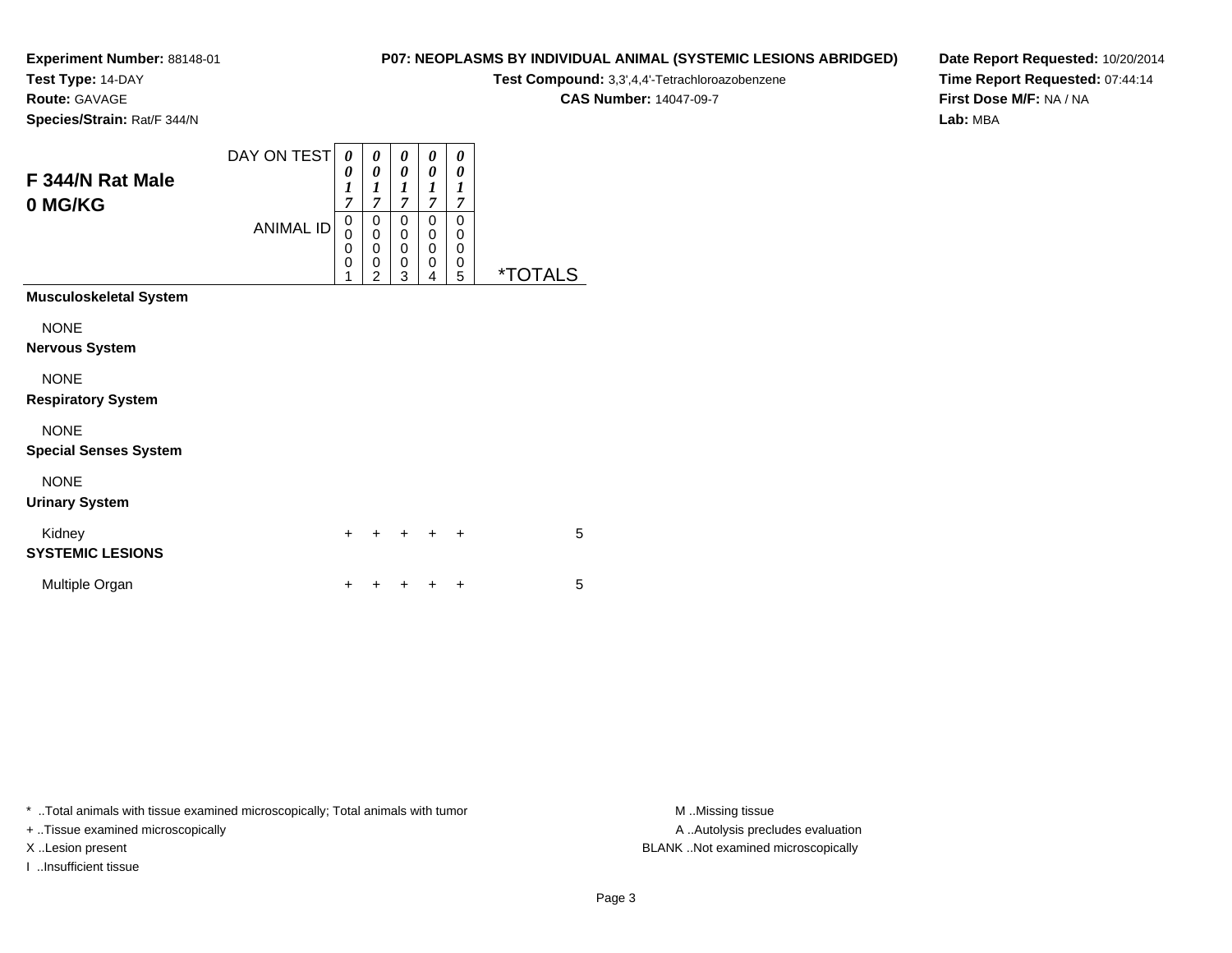**Test Type:** 14-DAY

**Route:** GAVAGE

**Species/Strain:** Rat/F 344/N

# **P07: NEOPLASMS BY INDIVIDUAL ANIMAL (SYSTEMIC LESIONS ABRIDGED)**

**Test Compound:** 3,3',4,4'-Tetrachloroazobenzene

**CAS Number:** 14047-09-7

**Date Report Requested:** 10/20/2014**Time Report Requested:** 07:44:14**First Dose M/F:** NA / NA**Lab:** MBA

| F 344/N Rat Male<br><b>MG/KG</b><br>12.5                                                                                                | DAY ON TEST<br><b>ANIMAL ID</b> | 0<br>0<br>1<br>$\overline{7}$<br>0<br>0<br>0<br>0<br>6 | 0<br>0<br>$\frac{1}{7}$<br>0<br>0<br>0<br>0<br>7 | 0<br>0<br>$\frac{1}{7}$<br>0<br>0<br>0<br>0<br>8 | 0<br>0<br>$\frac{1}{7}$<br>$\pmb{0}$<br>0<br>$\pmb{0}$<br>0<br>9 | 0<br>0<br>1<br>$\boldsymbol{7}$<br>$\pmb{0}$<br>0<br>0<br>1<br>0 | <i><b>*TOTALS</b></i> |                                                                                             |
|-----------------------------------------------------------------------------------------------------------------------------------------|---------------------------------|--------------------------------------------------------|--------------------------------------------------|--------------------------------------------------|------------------------------------------------------------------|------------------------------------------------------------------|-----------------------|---------------------------------------------------------------------------------------------|
| <b>Alimentary System</b>                                                                                                                |                                 |                                                        |                                                  |                                                  |                                                                  |                                                                  |                       |                                                                                             |
| <b>NONE</b><br><b>Cardiovascular System</b>                                                                                             |                                 |                                                        |                                                  |                                                  |                                                                  |                                                                  |                       |                                                                                             |
| <b>NONE</b><br><b>Endocrine System</b>                                                                                                  |                                 |                                                        |                                                  |                                                  |                                                                  |                                                                  |                       |                                                                                             |
| <b>NONE</b><br><b>General Body System</b>                                                                                               |                                 |                                                        |                                                  |                                                  |                                                                  |                                                                  |                       |                                                                                             |
| <b>NONE</b><br><b>Genital System</b>                                                                                                    |                                 |                                                        |                                                  |                                                  |                                                                  |                                                                  |                       |                                                                                             |
| <b>NONE</b><br><b>Hematopoietic System</b>                                                                                              |                                 |                                                        |                                                  |                                                  |                                                                  |                                                                  |                       |                                                                                             |
| Spleen<br><b>Integumentary System</b>                                                                                                   |                                 | $\ddot{}$                                              |                                                  | $\pm$                                            | $\ddot{}$                                                        | $^{+}$                                                           | 5                     |                                                                                             |
| <b>NONE</b><br><b>Musculoskeletal System</b>                                                                                            |                                 |                                                        |                                                  |                                                  |                                                                  |                                                                  |                       |                                                                                             |
| <b>NONE</b><br><b>Nervous System</b>                                                                                                    |                                 |                                                        |                                                  |                                                  |                                                                  |                                                                  |                       |                                                                                             |
| <b>NONE</b>                                                                                                                             |                                 |                                                        |                                                  |                                                  |                                                                  |                                                                  |                       |                                                                                             |
| * Total animals with tissue examined microscopically; Total animals with tumor<br>+ Tissue examined microscopically<br>X Lesion present |                                 |                                                        |                                                  |                                                  |                                                                  |                                                                  |                       | M Missing tissue<br>A  Autolysis precludes evaluation<br>BLANK Not examined microscopically |

I ..Insufficient tissue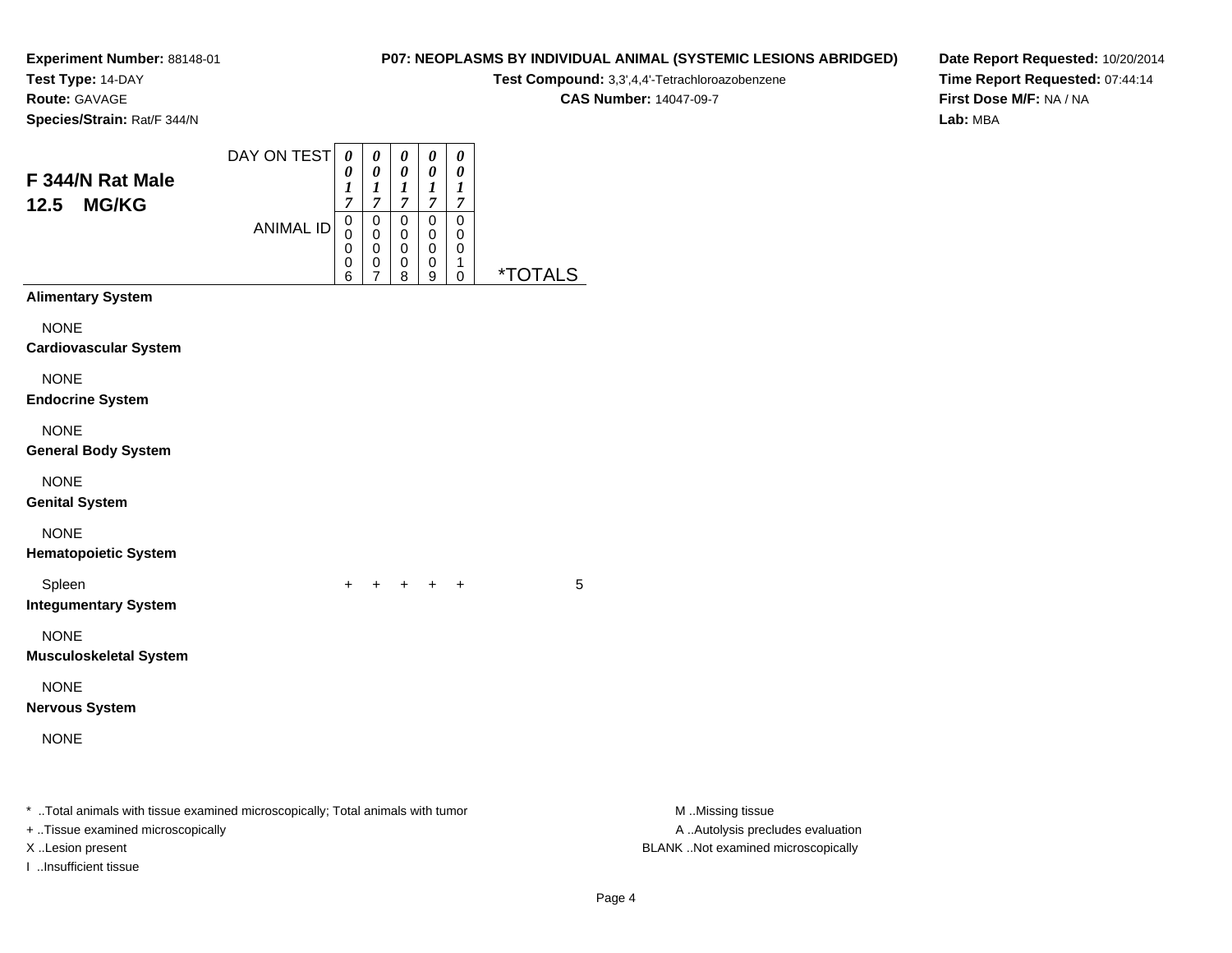**Test Type:** 14-DAY

**Route:** GAVAGE

**P07: NEOPLASMS BY INDIVIDUAL ANIMAL (SYSTEMIC LESIONS ABRIDGED)**

**Test Compound:** 3,3',4,4'-Tetrachloroazobenzene

**CAS Number:** 14047-09-7

**Date Report Requested:** 10/20/2014**Time Report Requested:** 07:44:14**First Dose M/F:** NA / NA**Lab:** MBA

**Species/Strain:** Rat/F 344/N

| F 344/N Rat Male<br><b>MG/KG</b><br>12.5    | DAY ON TEST<br><b>ANIMAL ID</b> | 0<br>0<br>1<br>$\overline{7}$<br>0<br>0<br>0<br>0<br>6 | 0<br>0<br>$\boldsymbol{l}$<br>$\overline{7}$<br>0<br>0<br>0<br>$\mathbf 0$<br>$\overline{7}$ | 0<br>0<br>1<br>$\overline{7}$<br>0<br>0<br>0<br>0<br>8 | 0<br>0<br>1<br>7<br>0<br>$\Omega$<br>$\Omega$<br>$\mathbf{0}$<br>9 | 0<br>0<br>1<br>7<br>0<br>0<br>0<br>1<br>0 | <i><b>*TOTALS</b></i> |
|---------------------------------------------|---------------------------------|--------------------------------------------------------|----------------------------------------------------------------------------------------------|--------------------------------------------------------|--------------------------------------------------------------------|-------------------------------------------|-----------------------|
| <b>Respiratory System</b>                   |                                 |                                                        |                                                                                              |                                                        |                                                                    |                                           |                       |
| <b>NONE</b><br><b>Special Senses System</b> |                                 |                                                        |                                                                                              |                                                        |                                                                    |                                           |                       |
| <b>NONE</b><br><b>Urinary System</b>        |                                 |                                                        |                                                                                              |                                                        |                                                                    |                                           |                       |
| Kidney<br><b>SYSTEMIC LESIONS</b>           |                                 | $\ddot{}$                                              | $\ddot{}$                                                                                    | $+$                                                    | $\ddot{}$                                                          | $\ddot{}$                                 | 5                     |
| Multiple Organ                              |                                 | +                                                      |                                                                                              |                                                        |                                                                    | +                                         | 5                     |

\* ..Total animals with tissue examined microscopically; Total animals with tumor **M** . Missing tissue M ..Missing tissue

+ ..Tissue examined microscopically

I ..Insufficient tissue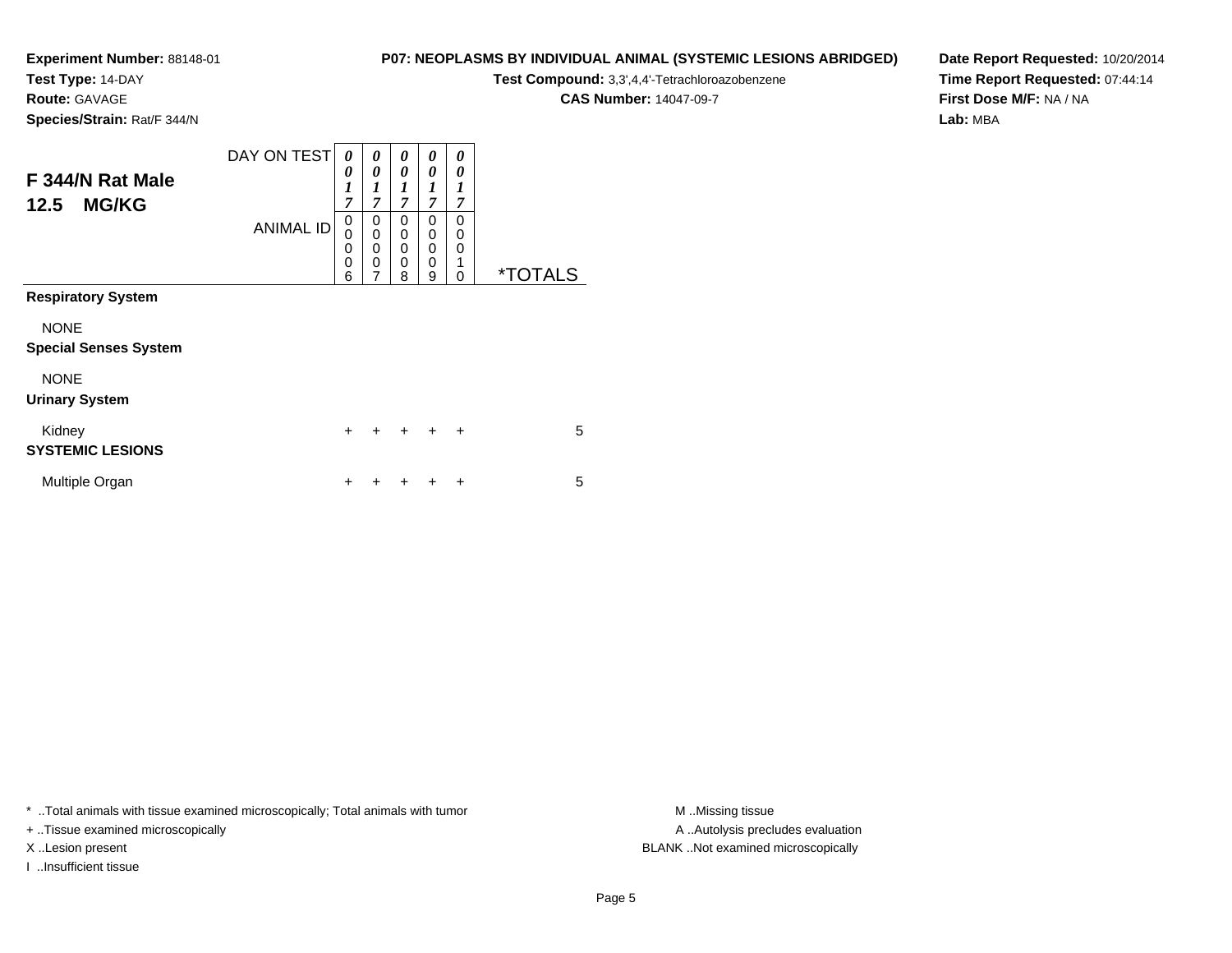**Test Type:** 14-DAY

**Route:** GAVAGE

**Species/Strain:** Rat/F 344/N

# **P07: NEOPLASMS BY INDIVIDUAL ANIMAL (SYSTEMIC LESIONS ABRIDGED)**

**Test Compound:** 3,3',4,4'-Tetrachloroazobenzene

**CAS Number:** 14047-09-7

**Date Report Requested:** 10/20/2014**Time Report Requested:** 07:44:14**First Dose M/F:** NA / NA**Lab:** MBA

| F 344/N Rat Male<br>32 MG/KG                                                                                                                                     | DAY ON TEST<br><b>ANIMAL ID</b> | 0<br>0<br>1<br>$\overline{7}$<br>$\mathbf 0$<br>0<br>0<br>1 | 0<br>0<br>$\boldsymbol{l}$<br>$\overline{7}$<br>$\pmb{0}$<br>$\mathbf 0$<br>0<br>$\mathbf{1}$ | 0<br>0<br>$\boldsymbol{l}$<br>$\boldsymbol{7}$<br>$\mathsf 0$<br>$\pmb{0}$<br>0<br>1 | 0<br>0<br>$\boldsymbol{l}$<br>$\overline{7}$<br>$\pmb{0}$<br>0<br>0<br>$\mathbf{1}$ | 0<br>0<br>1<br>$\overline{7}$<br>$\pmb{0}$<br>0<br>0<br>1 |                       |                                                                                             |
|------------------------------------------------------------------------------------------------------------------------------------------------------------------|---------------------------------|-------------------------------------------------------------|-----------------------------------------------------------------------------------------------|--------------------------------------------------------------------------------------|-------------------------------------------------------------------------------------|-----------------------------------------------------------|-----------------------|---------------------------------------------------------------------------------------------|
| <b>Alimentary System</b>                                                                                                                                         |                                 | 1                                                           | $\overline{c}$                                                                                | 3                                                                                    | 4                                                                                   | 5                                                         | <i><b>*TOTALS</b></i> |                                                                                             |
| <b>NONE</b><br><b>Cardiovascular System</b>                                                                                                                      |                                 |                                                             |                                                                                               |                                                                                      |                                                                                     |                                                           |                       |                                                                                             |
| <b>NONE</b><br><b>Endocrine System</b>                                                                                                                           |                                 |                                                             |                                                                                               |                                                                                      |                                                                                     |                                                           |                       |                                                                                             |
| <b>NONE</b><br><b>General Body System</b>                                                                                                                        |                                 |                                                             |                                                                                               |                                                                                      |                                                                                     |                                                           |                       |                                                                                             |
| <b>NONE</b><br><b>Genital System</b>                                                                                                                             |                                 |                                                             |                                                                                               |                                                                                      |                                                                                     |                                                           |                       |                                                                                             |
| <b>NONE</b><br><b>Hematopoietic System</b>                                                                                                                       |                                 |                                                             |                                                                                               |                                                                                      |                                                                                     |                                                           |                       |                                                                                             |
| Spleen<br><b>Integumentary System</b>                                                                                                                            |                                 |                                                             |                                                                                               | $+$                                                                                  | $+$                                                                                 | $\ddot{}$                                                 | 5                     |                                                                                             |
| <b>NONE</b><br><b>Musculoskeletal System</b>                                                                                                                     |                                 |                                                             |                                                                                               |                                                                                      |                                                                                     |                                                           |                       |                                                                                             |
| <b>NONE</b><br><b>Nervous System</b>                                                                                                                             |                                 |                                                             |                                                                                               |                                                                                      |                                                                                     |                                                           |                       |                                                                                             |
| <b>NONE</b>                                                                                                                                                      |                                 |                                                             |                                                                                               |                                                                                      |                                                                                     |                                                           |                       |                                                                                             |
| * Total animals with tissue examined microscopically; Total animals with tumor<br>+ Tissue examined microscopically<br>X Lesion present<br>I Insufficient tissue |                                 |                                                             |                                                                                               |                                                                                      |                                                                                     |                                                           |                       | M Missing tissue<br>A  Autolysis precludes evaluation<br>BLANK Not examined microscopically |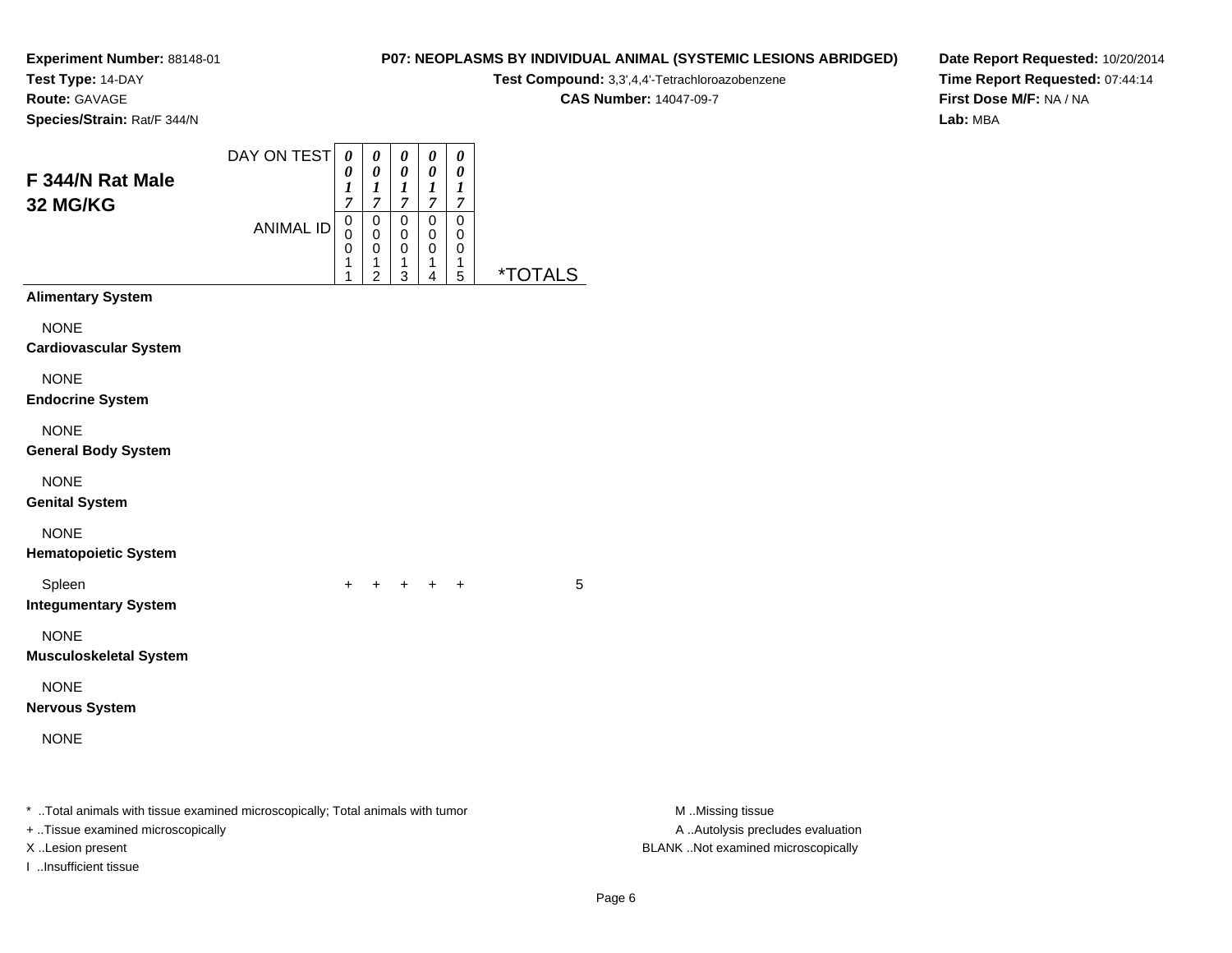**Test Type:** 14-DAY

**Route:** GAVAGE

**Species/Strain:** Rat/F 344/N

#### **P07: NEOPLASMS BY INDIVIDUAL ANIMAL (SYSTEMIC LESIONS ABRIDGED)**

**Test Compound:** 3,3',4,4'-Tetrachloroazobenzene

**CAS Number:** 14047-09-7

**Date Report Requested:** 10/20/2014**Time Report Requested:** 07:44:15**First Dose M/F:** NA / NA**Lab:** MBA

| F 344/N Rat Male<br>32 MG/KG                | DAY ON TEST      | 0<br>0<br>1<br>7      | 0<br>0<br>$\boldsymbol{l}$<br>7                        | 0<br>$\theta$<br>$\boldsymbol{l}$<br>7 | 0<br>0<br>1<br>$\overline{7}$ | 0<br>0<br>1<br>7      |                       |
|---------------------------------------------|------------------|-----------------------|--------------------------------------------------------|----------------------------------------|-------------------------------|-----------------------|-----------------------|
|                                             | <b>ANIMAL ID</b> | 0<br>0<br>0<br>1<br>1 | 0<br>$\mathbf 0$<br>$\mathbf 0$<br>1<br>$\overline{2}$ | $\Omega$<br>0<br>$\Omega$<br>1<br>3    | 0<br>0<br>0<br>1<br>4         | 0<br>0<br>0<br>1<br>5 | <i><b>*TOTALS</b></i> |
| <b>Respiratory System</b>                   |                  |                       |                                                        |                                        |                               |                       |                       |
| <b>NONE</b><br><b>Special Senses System</b> |                  |                       |                                                        |                                        |                               |                       |                       |
| <b>NONE</b><br><b>Urinary System</b>        |                  |                       |                                                        |                                        |                               |                       |                       |
| Kidney<br><b>SYSTEMIC LESIONS</b>           |                  | $\ddot{}$             | $\ddot{}$                                              | $\ddot{}$                              | $\ddot{}$                     | $\ddot{}$             | 5                     |
| Multiple Organ                              |                  | ÷                     |                                                        |                                        |                               | ÷                     | 5                     |

\* ..Total animals with tissue examined microscopically; Total animals with tumor **M** . Missing tissue M ..Missing tissue

+ ..Tissue examined microscopically

I ..Insufficient tissue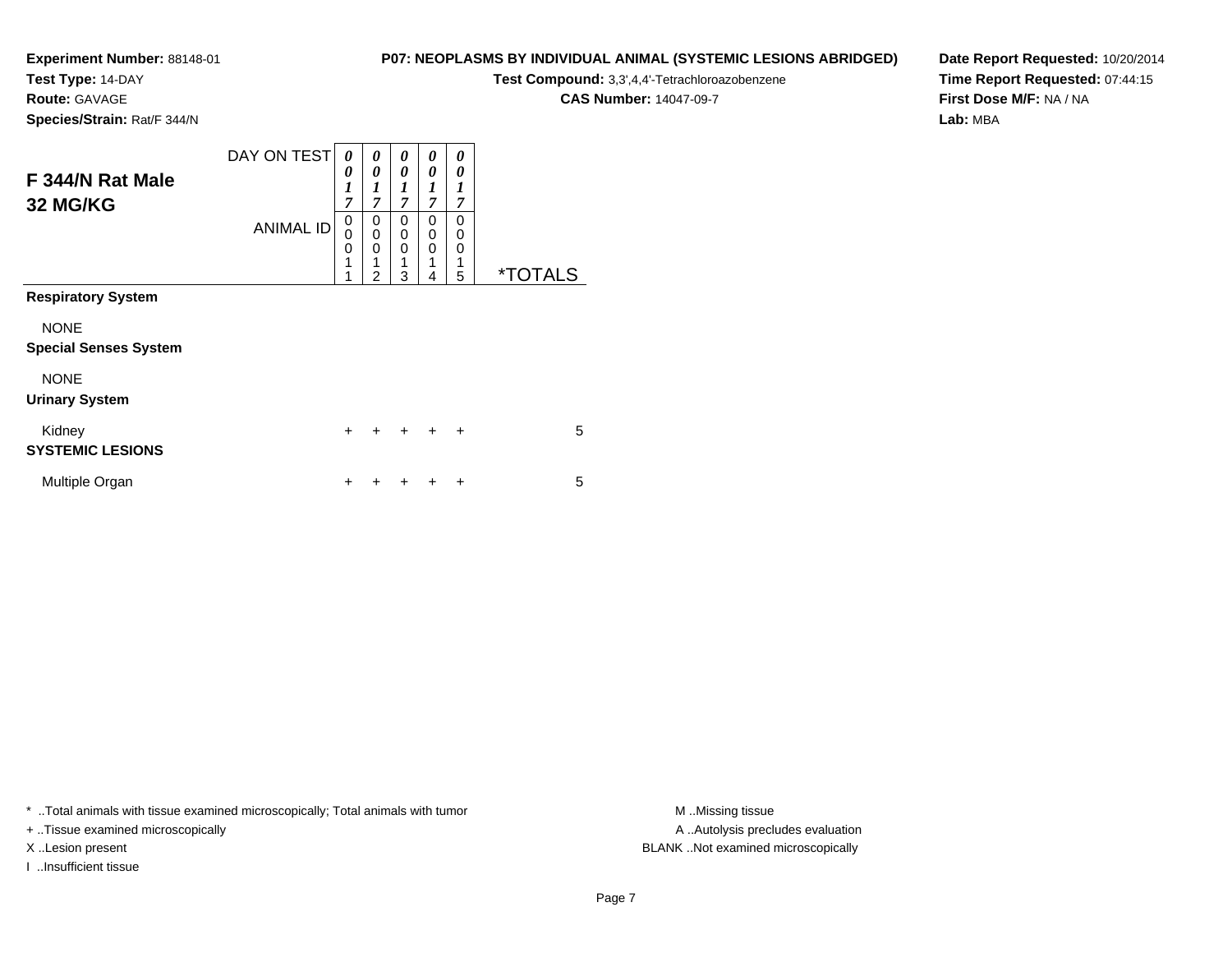**Test Type:** 14-DAY

**Route:** GAVAGE

**Species/Strain:** Rat/F 344/N

# **P07: NEOPLASMS BY INDIVIDUAL ANIMAL (SYSTEMIC LESIONS ABRIDGED)**

**Test Compound:** 3,3',4,4'-Tetrachloroazobenzene

**CAS Number:** 14047-09-7

**Date Report Requested:** 10/20/2014**Time Report Requested:** 07:44:15**First Dose M/F:** NA / NA**Lab:** MBA

| F 344/N Rat Male<br>80 MG/KG                                                                                                                                     | DAY ON TEST      | 0<br>0<br>1<br>$\overline{7}$ | 0<br>$\pmb{\theta}$<br>$\boldsymbol{l}$<br>$\boldsymbol{7}$             | 0<br>$\pmb{\theta}$<br>$\boldsymbol{l}$<br>$\overline{7}$ | 0<br>$\pmb{\theta}$<br>$\boldsymbol{l}$<br>$\boldsymbol{7}$ | 0<br>$\pmb{\theta}$<br>$\boldsymbol{l}$<br>$\overline{7}$      |                              |                                                                                             |
|------------------------------------------------------------------------------------------------------------------------------------------------------------------|------------------|-------------------------------|-------------------------------------------------------------------------|-----------------------------------------------------------|-------------------------------------------------------------|----------------------------------------------------------------|------------------------------|---------------------------------------------------------------------------------------------|
|                                                                                                                                                                  | <b>ANIMAL ID</b> | $\pmb{0}$<br>0<br>0<br>1<br>6 | $\pmb{0}$<br>$\mathbf 0$<br>$\pmb{0}$<br>$\mathbf{1}$<br>$\overline{7}$ | $\pmb{0}$<br>$\mathbf 0$<br>$\,0\,$<br>$\mathbf{1}$<br>8  | $\mathbf 0$<br>0<br>$\pmb{0}$<br>$\mathbf{1}$<br>9          | $\mathbf 0$<br>0<br>$\pmb{0}$<br>$\overline{c}$<br>$\mathbf 0$ | <u><i><b>*TOTALS</b></i></u> |                                                                                             |
| <b>Alimentary System</b>                                                                                                                                         |                  |                               |                                                                         |                                                           |                                                             |                                                                |                              |                                                                                             |
| <b>NONE</b><br><b>Cardiovascular System</b>                                                                                                                      |                  |                               |                                                                         |                                                           |                                                             |                                                                |                              |                                                                                             |
| <b>NONE</b><br><b>Endocrine System</b>                                                                                                                           |                  |                               |                                                                         |                                                           |                                                             |                                                                |                              |                                                                                             |
| <b>NONE</b><br><b>General Body System</b>                                                                                                                        |                  |                               |                                                                         |                                                           |                                                             |                                                                |                              |                                                                                             |
| <b>NONE</b><br><b>Genital System</b>                                                                                                                             |                  |                               |                                                                         |                                                           |                                                             |                                                                |                              |                                                                                             |
| <b>NONE</b><br><b>Hematopoietic System</b>                                                                                                                       |                  |                               |                                                                         |                                                           |                                                             |                                                                |                              |                                                                                             |
| Spleen<br><b>Integumentary System</b>                                                                                                                            |                  |                               |                                                                         | $+$                                                       | $+$                                                         | $\ddot{}$                                                      | 5                            |                                                                                             |
| <b>NONE</b><br><b>Musculoskeletal System</b>                                                                                                                     |                  |                               |                                                                         |                                                           |                                                             |                                                                |                              |                                                                                             |
| <b>NONE</b><br><b>Nervous System</b>                                                                                                                             |                  |                               |                                                                         |                                                           |                                                             |                                                                |                              |                                                                                             |
| <b>NONE</b>                                                                                                                                                      |                  |                               |                                                                         |                                                           |                                                             |                                                                |                              |                                                                                             |
| * Total animals with tissue examined microscopically; Total animals with tumor<br>+ Tissue examined microscopically<br>X Lesion present<br>I Insufficient tissue |                  |                               |                                                                         |                                                           |                                                             |                                                                |                              | M Missing tissue<br>A  Autolysis precludes evaluation<br>BLANK Not examined microscopically |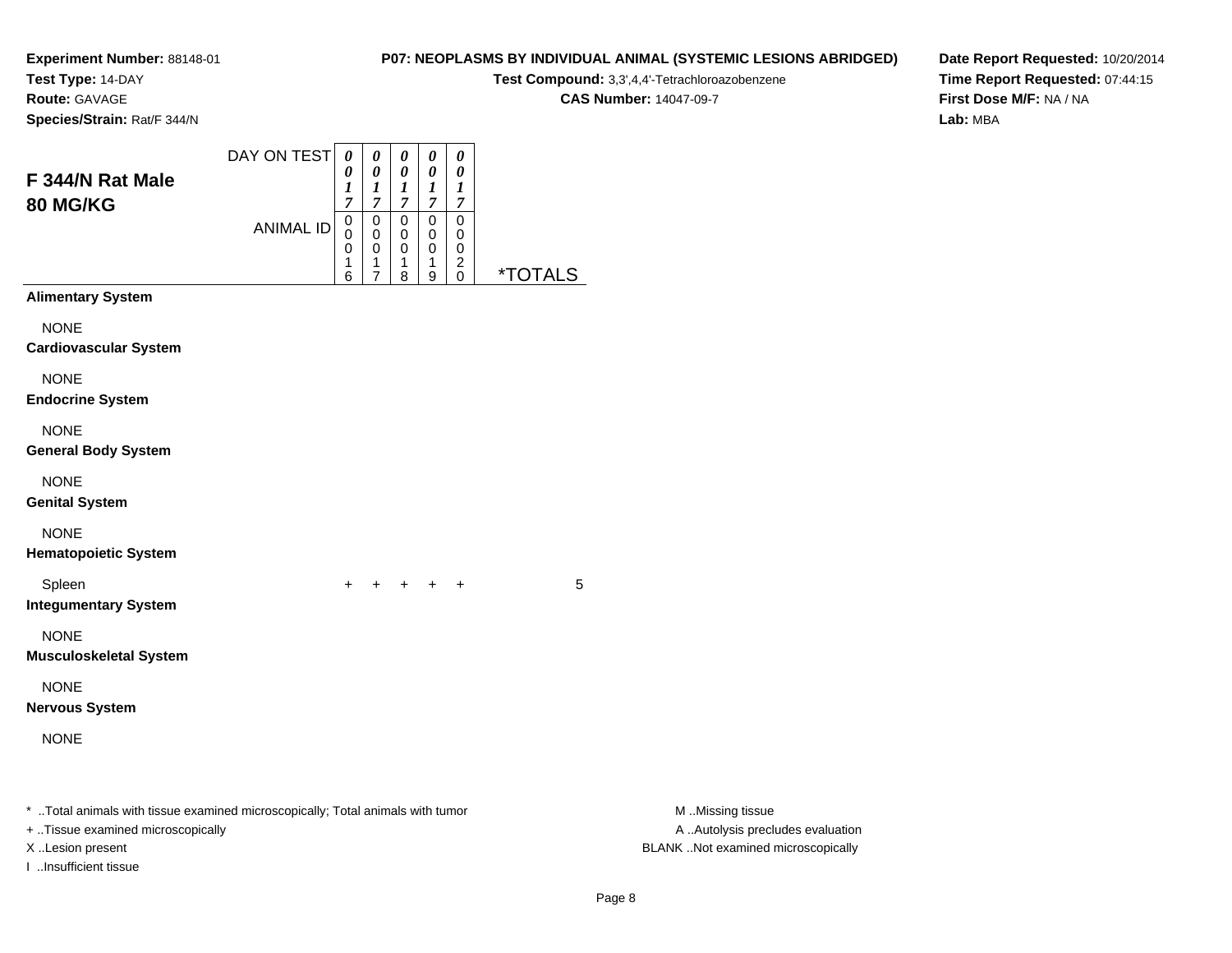**Test Type:** 14-DAY

**Route:** GAVAGE

**Species/Strain:** Rat/F 344/N

#### **P07: NEOPLASMS BY INDIVIDUAL ANIMAL (SYSTEMIC LESIONS ABRIDGED)**

**Test Compound:** 3,3',4,4'-Tetrachloroazobenzene

**CAS Number:** 14047-09-7

**Date Report Requested:** 10/20/2014**Time Report Requested:** 07:44:15**First Dose M/F:** NA / NA**Lab:** MBA

| F 344/N Rat Male<br><b>80 MG/KG</b>         | DAY ON TEST      | 0<br>0<br>1<br>7      | 0<br>0<br>$\boldsymbol{l}$<br>$\overline{7}$           | 0<br>$\theta$<br>$\boldsymbol{l}$<br>7 | 0<br>0<br>1<br>7      | 0<br>0<br>1<br>7                   |                       |
|---------------------------------------------|------------------|-----------------------|--------------------------------------------------------|----------------------------------------|-----------------------|------------------------------------|-----------------------|
|                                             | <b>ANIMAL ID</b> | 0<br>0<br>0<br>1<br>6 | 0<br>$\mathbf 0$<br>$\mathbf 0$<br>1<br>$\overline{7}$ | 0<br>0<br>$\mathbf 0$<br>1<br>8        | 0<br>0<br>0<br>1<br>9 | 0<br>0<br>0<br>$\overline{c}$<br>0 | <i><b>*TOTALS</b></i> |
| <b>Respiratory System</b>                   |                  |                       |                                                        |                                        |                       |                                    |                       |
| <b>NONE</b><br><b>Special Senses System</b> |                  |                       |                                                        |                                        |                       |                                    |                       |
| <b>NONE</b><br><b>Urinary System</b>        |                  |                       |                                                        |                                        |                       |                                    |                       |
| Kidney<br><b>SYSTEMIC LESIONS</b>           |                  | $\ddot{}$             | $\ddot{}$                                              | $\ddot{}$                              | $\ddot{}$             | $\ddot{}$                          | 5                     |
| Multiple Organ                              |                  | ÷                     |                                                        |                                        |                       | ÷                                  | 5                     |

\* ..Total animals with tissue examined microscopically; Total animals with tumor **M** . Missing tissue M ..Missing tissue

+ ..Tissue examined microscopically

I ..Insufficient tissue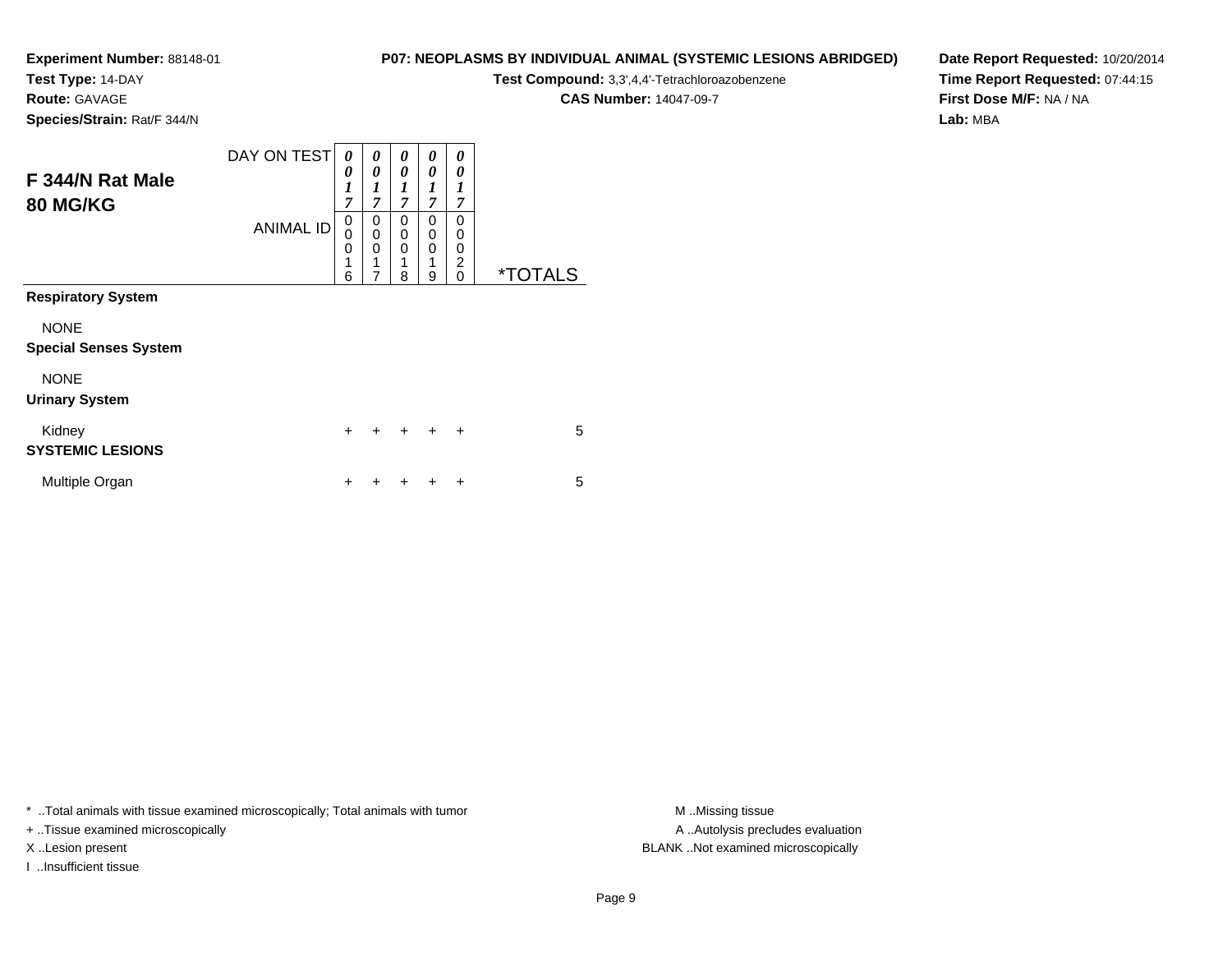**Test Type:** 14-DAY

**Route:** GAVAGE

**Species/Strain:** Rat/F 344/N

#### **P07: NEOPLASMS BY INDIVIDUAL ANIMAL (SYSTEMIC LESIONS ABRIDGED)**

**Test Compound:** 3,3',4,4'-Tetrachloroazobenzene

**CAS Number:** 14047-09-7

**Date Report Requested:** 10/20/2014**Time Report Requested:** 07:44:15**First Dose M/F:** NA / NA**Lab:** MBA

| F 344/N Rat Male<br><b>MG/KG</b><br>200                                                                             | DAY ON TEST<br><b>ANIMAL ID</b> | $\boldsymbol{\theta}$<br>0<br>1<br>$\overline{7}$<br>0<br>0<br>0<br>$\overline{\mathbf{c}}$ | 0<br>0<br>1<br>7<br>0<br>0<br>0 | 0<br>$\pmb{\theta}$<br>$\boldsymbol{l}$<br>$\overline{7}$<br>0<br>0<br>0<br>$\overline{\mathbf{c}}$ | $\pmb{\theta}$<br>$\boldsymbol{\theta}$<br>$\boldsymbol{l}$<br>$\overline{7}$<br>$\pmb{0}$<br>0<br>0<br>$\frac{2}{4}$ | $\pmb{\theta}$<br>0<br>$\boldsymbol{l}$<br>$\overline{7}$<br>$\pmb{0}$<br>0<br>0<br>$\frac{2}{5}$ |                       |                                                       |
|---------------------------------------------------------------------------------------------------------------------|---------------------------------|---------------------------------------------------------------------------------------------|---------------------------------|-----------------------------------------------------------------------------------------------------|-----------------------------------------------------------------------------------------------------------------------|---------------------------------------------------------------------------------------------------|-----------------------|-------------------------------------------------------|
| <b>Alimentary System</b>                                                                                            |                                 |                                                                                             | $\frac{2}{2}$                   | $\mathbf{3}$                                                                                        |                                                                                                                       |                                                                                                   | <i><b>*TOTALS</b></i> |                                                       |
| Liver<br><b>Cardiovascular System</b><br><b>NONE</b>                                                                |                                 |                                                                                             |                                 | $\ddot{}$                                                                                           |                                                                                                                       |                                                                                                   | $\mathbf{1}$          |                                                       |
| <b>Endocrine System</b>                                                                                             |                                 |                                                                                             |                                 |                                                                                                     |                                                                                                                       |                                                                                                   |                       |                                                       |
| <b>NONE</b><br><b>General Body System</b>                                                                           |                                 |                                                                                             |                                 |                                                                                                     |                                                                                                                       |                                                                                                   |                       |                                                       |
| <b>NONE</b><br><b>Genital System</b>                                                                                |                                 |                                                                                             |                                 |                                                                                                     |                                                                                                                       |                                                                                                   |                       |                                                       |
| <b>NONE</b><br><b>Hematopoietic System</b>                                                                          |                                 |                                                                                             |                                 |                                                                                                     |                                                                                                                       |                                                                                                   |                       |                                                       |
| Spleen<br><b>Integumentary System</b>                                                                               |                                 |                                                                                             | + + + + +                       |                                                                                                     |                                                                                                                       |                                                                                                   | 5                     |                                                       |
| <b>NONE</b><br><b>Musculoskeletal System</b>                                                                        |                                 |                                                                                             |                                 |                                                                                                     |                                                                                                                       |                                                                                                   |                       |                                                       |
| <b>NONE</b><br><b>Nervous System</b>                                                                                |                                 |                                                                                             |                                 |                                                                                                     |                                                                                                                       |                                                                                                   |                       |                                                       |
| <b>NONE</b>                                                                                                         |                                 |                                                                                             |                                 |                                                                                                     |                                                                                                                       |                                                                                                   |                       |                                                       |
| * Total animals with tissue examined microscopically; Total animals with tumor<br>+ Tissue examined microscopically |                                 |                                                                                             |                                 |                                                                                                     |                                                                                                                       |                                                                                                   |                       | M Missing tissue<br>A  Autolysis precludes evaluation |

I ..Insufficient tissue

M ..Missing tissue X ..Lesion present BLANK ..Not examined microscopically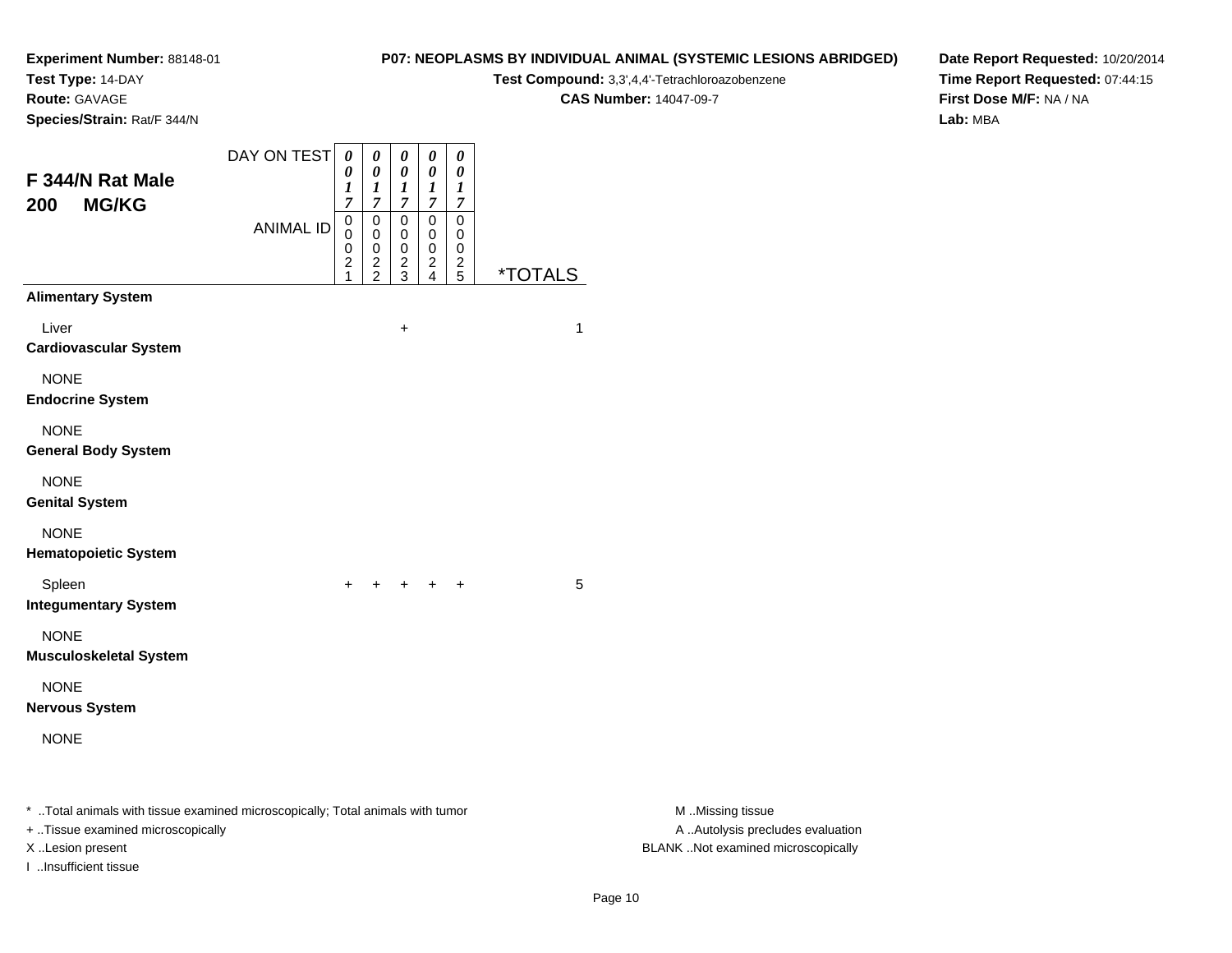**Test Type:** 14-DAY

**Route:** GAVAGE

**Species/Strain:** Rat/F 344/N

# **P07: NEOPLASMS BY INDIVIDUAL ANIMAL (SYSTEMIC LESIONS ABRIDGED)**

**Test Compound:** 3,3',4,4'-Tetrachloroazobenzene

**CAS Number:** 14047-09-7

**Date Report Requested:** 10/20/2014**Time Report Requested:** 07:44:15**First Dose M/F:** NA / NA**Lab:** MBA

| F 344/N Rat Male<br><b>MG/KG</b><br>200     | DAY ON TEST      | 0<br>0<br>$\boldsymbol{l}$<br>7              | 0<br>$\boldsymbol{\theta}$<br>$\boldsymbol{l}$<br>$\overline{7}$ | 0<br>$\boldsymbol{\theta}$<br>$\boldsymbol{l}$<br>7 | 0<br>$\theta$<br>1<br>7                   | 0<br>0<br>1<br>7                          |                       |
|---------------------------------------------|------------------|----------------------------------------------|------------------------------------------------------------------|-----------------------------------------------------|-------------------------------------------|-------------------------------------------|-----------------------|
|                                             | <b>ANIMAL ID</b> | $\mathbf 0$<br>0<br>0<br>$\overline{2}$<br>1 | 0<br>$\mathbf 0$<br>0<br>$\overline{2}$<br>$\overline{2}$        | 0<br>0<br>0<br>$\overline{c}$<br>3                  | $\Omega$<br>0<br>0<br>$\overline{2}$<br>4 | $\Omega$<br>0<br>0<br>$\overline{2}$<br>5 | <i><b>*TOTALS</b></i> |
| <b>Respiratory System</b>                   |                  |                                              |                                                                  |                                                     |                                           |                                           |                       |
| <b>NONE</b><br><b>Special Senses System</b> |                  |                                              |                                                                  |                                                     |                                           |                                           |                       |
| <b>NONE</b><br><b>Urinary System</b>        |                  |                                              |                                                                  |                                                     |                                           |                                           |                       |
| Kidney<br><b>SYSTEMIC LESIONS</b>           |                  | $\ddot{}$                                    | $\ddot{}$                                                        | $+$                                                 | $\ddot{}$                                 | $\ddot{}$                                 | 5                     |
| Multiple Organ                              |                  | +                                            |                                                                  |                                                     |                                           | ٠                                         | 5                     |

\* ..Total animals with tissue examined microscopically; Total animals with tumor **M** . Missing tissue M ..Missing tissue

+ ..Tissue examined microscopically

I ..Insufficient tissue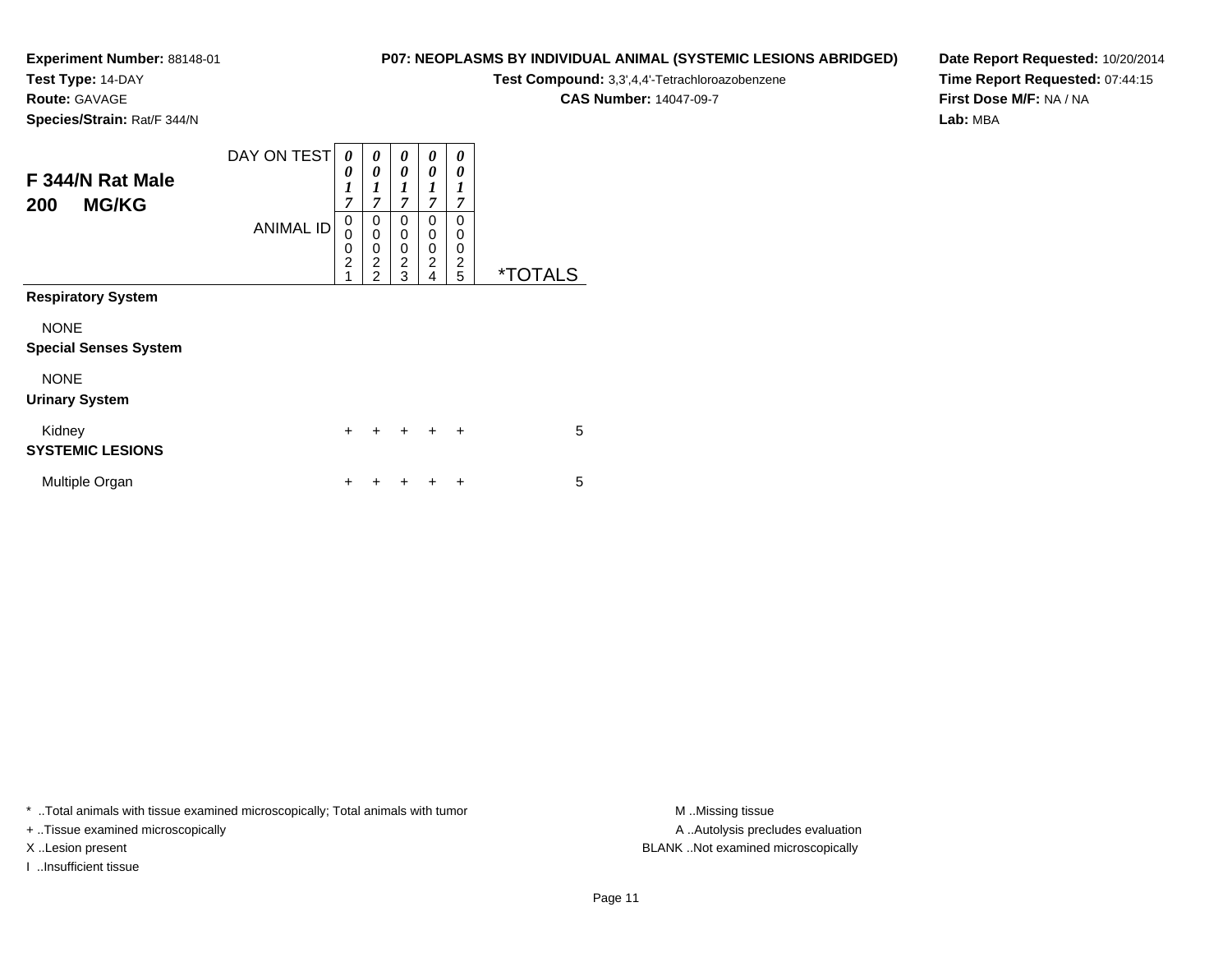**Test Type:** 14-DAY

**Route:** GAVAGE

**Species/Strain:** Rat/F 344/N

#### **P07: NEOPLASMS BY INDIVIDUAL ANIMAL (SYSTEMIC LESIONS ABRIDGED)**

**Test Compound:** 3,3',4,4'-Tetrachloroazobenzene

**CAS Number:** 14047-09-7

**Date Report Requested:** 10/20/2014**Time Report Requested:** 07:44:15**First Dose M/F:** NA / NA**Lab:** MBA

| F 344/N Rat Male<br><b>MG/KG</b><br>500            | DAY ON TEST      | 0<br>0<br>$\boldsymbol{l}$<br>7                       | 0<br>$\pmb{\theta}$<br>1<br>7                                         | 0<br>$\pmb{\theta}$<br>1<br>7                                   | 0<br>$\boldsymbol{\theta}$<br>$\boldsymbol{l}$<br>7                       | 0<br>0<br>1<br>7                |                       |
|----------------------------------------------------|------------------|-------------------------------------------------------|-----------------------------------------------------------------------|-----------------------------------------------------------------|---------------------------------------------------------------------------|---------------------------------|-----------------------|
|                                                    | <b>ANIMAL ID</b> | $\mathbf 0$<br>0<br>0<br>$\overline{\mathbf{c}}$<br>6 | $\mathbf 0$<br>$\mathbf 0$<br>0<br>$\boldsymbol{2}$<br>$\overline{7}$ | $\mathbf 0$<br>$\mathsf 0$<br>0<br>$\overline{\mathbf{c}}$<br>8 | $\mathbf 0$<br>$\mathbf 0$<br>$\mathbf 0$<br>$\overline{\mathbf{c}}$<br>9 | $\mathbf 0$<br>0<br>0<br>3<br>0 | <i><b>*TOTALS</b></i> |
| <b>Alimentary System</b>                           |                  |                                                       |                                                                       |                                                                 |                                                                           |                                 |                       |
| Liver                                              |                  | $\pm$                                                 | ÷                                                                     | +                                                               | +                                                                         | +                               | 5                     |
| Stomach, Forestomach                               |                  | $+$                                                   | $+$                                                                   | $\ddot{}$                                                       | $\pm$                                                                     | $\ddot{}$                       | 5                     |
| Stomach, Glandular<br><b>Cardiovascular System</b> |                  | $\ddot{}$                                             | $\ddot{}$                                                             | $\ddot{}$                                                       | $\ddot{}$                                                                 | +                               | 5                     |
| <b>NONE</b><br><b>Endocrine System</b>             |                  |                                                       |                                                                       |                                                                 |                                                                           |                                 |                       |
| <b>NONE</b><br><b>General Body System</b>          |                  |                                                       |                                                                       |                                                                 |                                                                           |                                 |                       |
| <b>NONE</b><br><b>Genital System</b>               |                  |                                                       |                                                                       |                                                                 |                                                                           |                                 |                       |
| <b>NONE</b><br><b>Hematopoietic System</b>         |                  |                                                       |                                                                       |                                                                 |                                                                           |                                 |                       |
| Lymph Node, Mesenteric                             |                  | $\pm$                                                 | ÷                                                                     | +                                                               | ÷                                                                         | ٠                               | 5                     |
| Spleen                                             |                  | $\pm$                                                 | $\pm$                                                                 | $\ddot{}$                                                       | $\ddot{}$                                                                 | +                               | 5                     |
| Thymus<br><b>Integumentary System</b>              |                  | +                                                     | +                                                                     | +                                                               | +                                                                         | +                               | 5                     |
|                                                    |                  |                                                       |                                                                       |                                                                 |                                                                           |                                 |                       |

NONE

\* ..Total animals with tissue examined microscopically; Total animals with tumor **M** . Missing tissue M ..Missing tissue

+ ..Tissue examined microscopically

I ..Insufficient tissue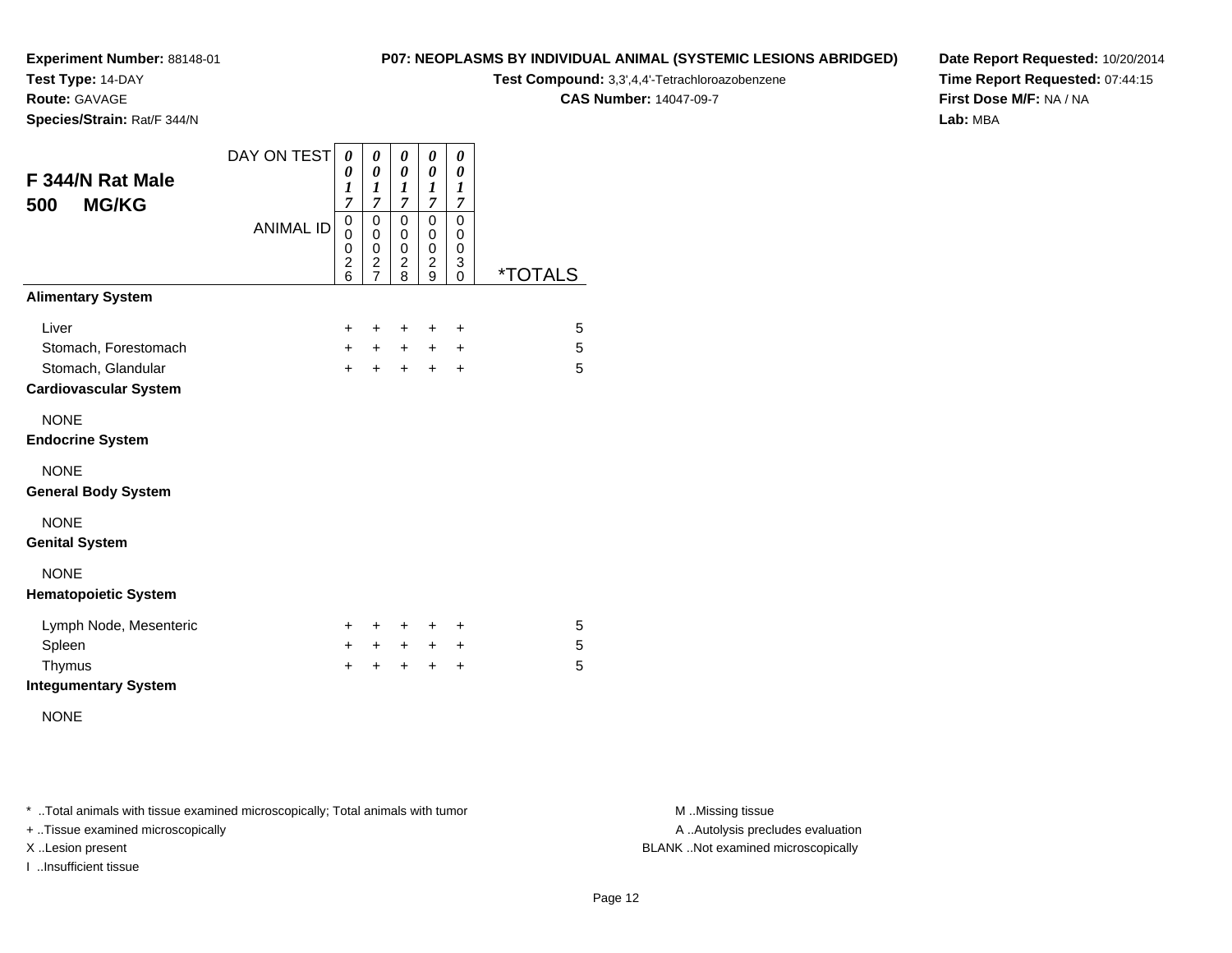**Test Type:** 14-DAY

**Route:** GAVAGE

**Species/Strain:** Rat/F 344/N

#### **P07: NEOPLASMS BY INDIVIDUAL ANIMAL (SYSTEMIC LESIONS ABRIDGED)**

**Test Compound:** 3,3',4,4'-Tetrachloroazobenzene

**CAS Number:** 14047-09-7

**Date Report Requested:** 10/20/2014**Time Report Requested:** 07:44:15**First Dose M/F:** NA / NA**Lab:** MBA

| F 344/N Rat Male                     | DAY ON TEST      | $\boldsymbol{\theta}$<br>0                               | 0<br>0                     | 0<br>0                           | 0<br>0                                            | 0<br>0           |                              |  |
|--------------------------------------|------------------|----------------------------------------------------------|----------------------------|----------------------------------|---------------------------------------------------|------------------|------------------------------|--|
| <b>MG/KG</b><br>500                  | <b>ANIMAL ID</b> | $\boldsymbol{l}$<br>7<br>$\boldsymbol{0}$<br>$\mathbf 0$ | 1<br>7<br>0<br>$\mathbf 0$ | 1<br>7<br>$\pmb{0}$<br>$\pmb{0}$ | 1<br>7<br>$\pmb{0}$<br>0                          | 1<br>7<br>0<br>0 |                              |  |
|                                      |                  | $\begin{array}{c} 0 \\ 2 \\ 6 \end{array}$               | 0<br>$\frac{2}{7}$         | $\pmb{0}$<br>$\frac{2}{8}$       | $\pmb{0}$<br>$\boldsymbol{2}$<br>$\boldsymbol{9}$ | 0<br>3<br>0      | <i><b>*TOTALS</b></i>        |  |
| <b>Musculoskeletal System</b>        |                  |                                                          |                            |                                  |                                                   |                  |                              |  |
| <b>NONE</b>                          |                  |                                                          |                            |                                  |                                                   |                  |                              |  |
| <b>Nervous System</b>                |                  |                                                          |                            |                                  |                                                   |                  |                              |  |
| <b>NONE</b>                          |                  |                                                          |                            |                                  |                                                   |                  |                              |  |
| <b>Respiratory System</b>            |                  |                                                          |                            |                                  |                                                   |                  |                              |  |
| <b>NONE</b>                          |                  |                                                          |                            |                                  |                                                   |                  |                              |  |
| <b>Special Senses System</b>         |                  |                                                          |                            |                                  |                                                   |                  |                              |  |
| <b>NONE</b><br><b>Urinary System</b> |                  |                                                          |                            |                                  |                                                   |                  |                              |  |
| Kidney                               |                  | +                                                        |                            |                                  | $+$                                               | $\ddot{}$        | 5                            |  |
| <b>SYSTEMIC LESIONS</b>              |                  |                                                          |                            |                                  |                                                   |                  |                              |  |
| Multiple Organ                       |                  | +                                                        |                            |                                  |                                                   | +                | 5<br>*** END OF MALE DATA*** |  |

\* ..Total animals with tissue examined microscopically; Total animals with tumor **M** . Missing tissue M ..Missing tissue

+ ..Tissue examined microscopically

I ..Insufficient tissue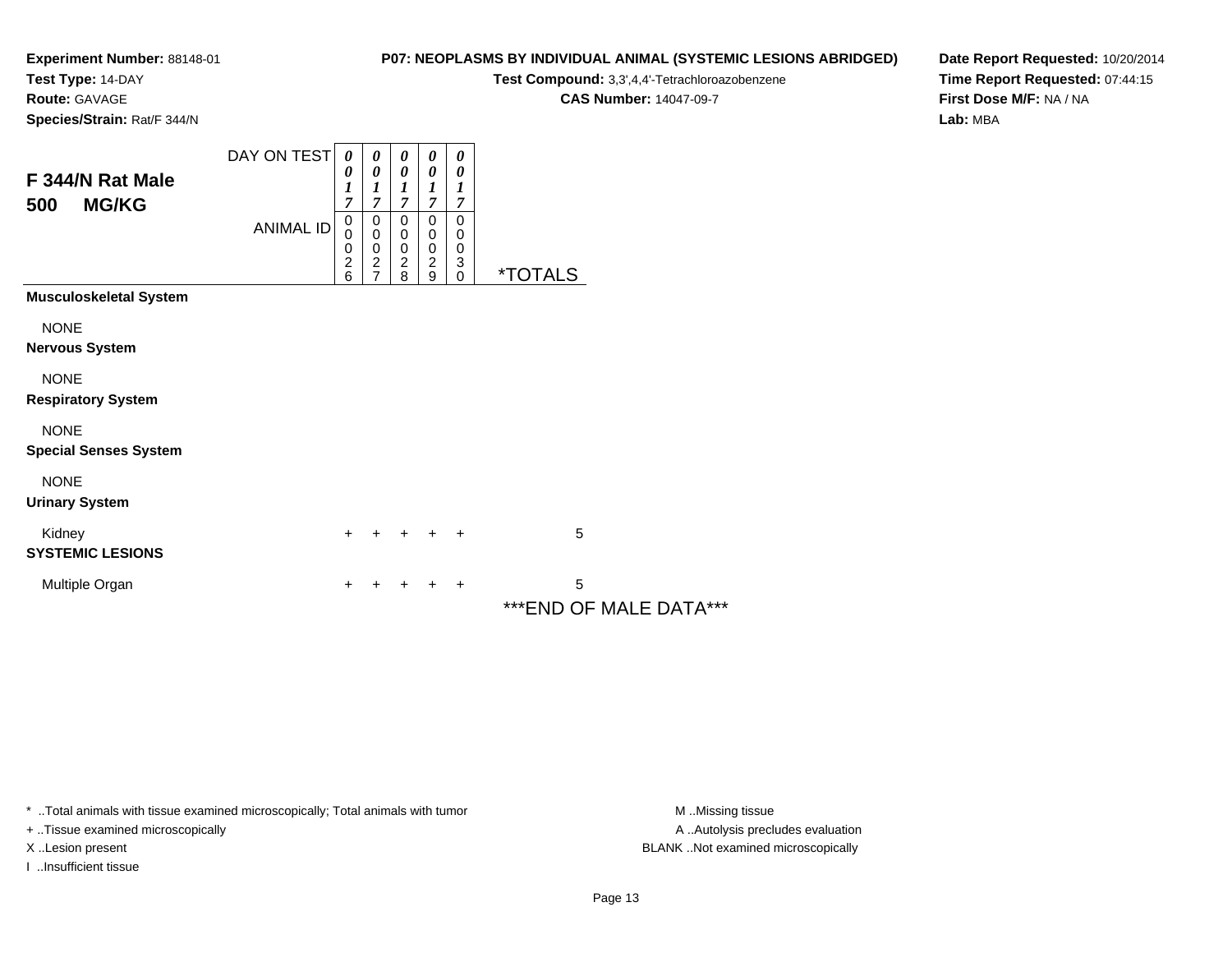**Test Type:** 14-DAY

**Route:** GAVAGE

**Species/Strain:** Rat/F 344/N

#### **P07: NEOPLASMS BY INDIVIDUAL ANIMAL (SYSTEMIC LESIONS ABRIDGED)**

**Test Compound:** 3,3',4,4'-Tetrachloroazobenzene

**CAS Number:** 14047-09-7

**Date Report Requested:** 10/20/2014**Time Report Requested:** 07:44:15**First Dose M/F:** NA / NA**Lab:** MBA

| <b>F 344/N Rat Female</b><br>0 MG/KG               | DAY ON TEST      | 0<br>0<br>1<br>7                | 0<br>$\pmb{\theta}$<br>1<br>$\overline{7}$   | 0<br>0<br>1<br>$\overline{7}$ | 0<br>$\boldsymbol{\theta}$<br>1<br>$\overline{7}$ | 0<br>0<br>1<br>7      |                       |
|----------------------------------------------------|------------------|---------------------------------|----------------------------------------------|-------------------------------|---------------------------------------------------|-----------------------|-----------------------|
|                                                    | <b>ANIMAL ID</b> | 0<br>$\mathbf 0$<br>0<br>3<br>1 | $\mathbf 0$<br>0<br>0<br>3<br>$\overline{2}$ | 0<br>0<br>0<br>3<br>3         | 0<br>0<br>0<br>3<br>4                             | 0<br>0<br>0<br>3<br>5 | <i><b>*TOTALS</b></i> |
| <b>Alimentary System</b>                           |                  |                                 |                                              |                               |                                                   |                       |                       |
| Liver                                              |                  | $\pm$                           | ÷                                            | ÷                             | ÷                                                 | ÷                     | 5                     |
| Stomach, Forestomach                               |                  | $\ddot{}$                       | $\ddot{}$                                    | $\ddot{}$                     | $\ddot{}$                                         | $\ddot{}$             | 5                     |
| Stomach, Glandular<br><b>Cardiovascular System</b> |                  | $+$                             | $\ddot{}$                                    | $+$                           | $+$                                               | $\ddot{}$             | 5                     |
| <b>NONE</b><br><b>Endocrine System</b>             |                  |                                 |                                              |                               |                                                   |                       |                       |
| <b>NONE</b><br><b>General Body System</b>          |                  |                                 |                                              |                               |                                                   |                       |                       |
| <b>NONE</b><br><b>Genital System</b>               |                  |                                 |                                              |                               |                                                   |                       |                       |
| <b>NONE</b><br><b>Hematopoietic System</b>         |                  |                                 |                                              |                               |                                                   |                       |                       |
| Lymph Node, Mesenteric                             |                  | ÷.                              | ÷                                            | ÷                             | ÷                                                 | ÷                     | 5                     |
| Spleen                                             |                  | $+$                             | $+$                                          | $\ddot{}$                     | $+$                                               | $\ddot{}$             | 5                     |
| Thymus                                             |                  | $\div$                          | +                                            | $\ddot{}$                     | $\ddot{}$                                         | $\ddot{}$             | 5                     |
| <b>Integumentary System</b>                        |                  |                                 |                                              |                               |                                                   |                       |                       |

NONE

\* ..Total animals with tissue examined microscopically; Total animals with tumor **M** . Missing tissue M ..Missing tissue

+ ..Tissue examined microscopically

I ..Insufficient tissue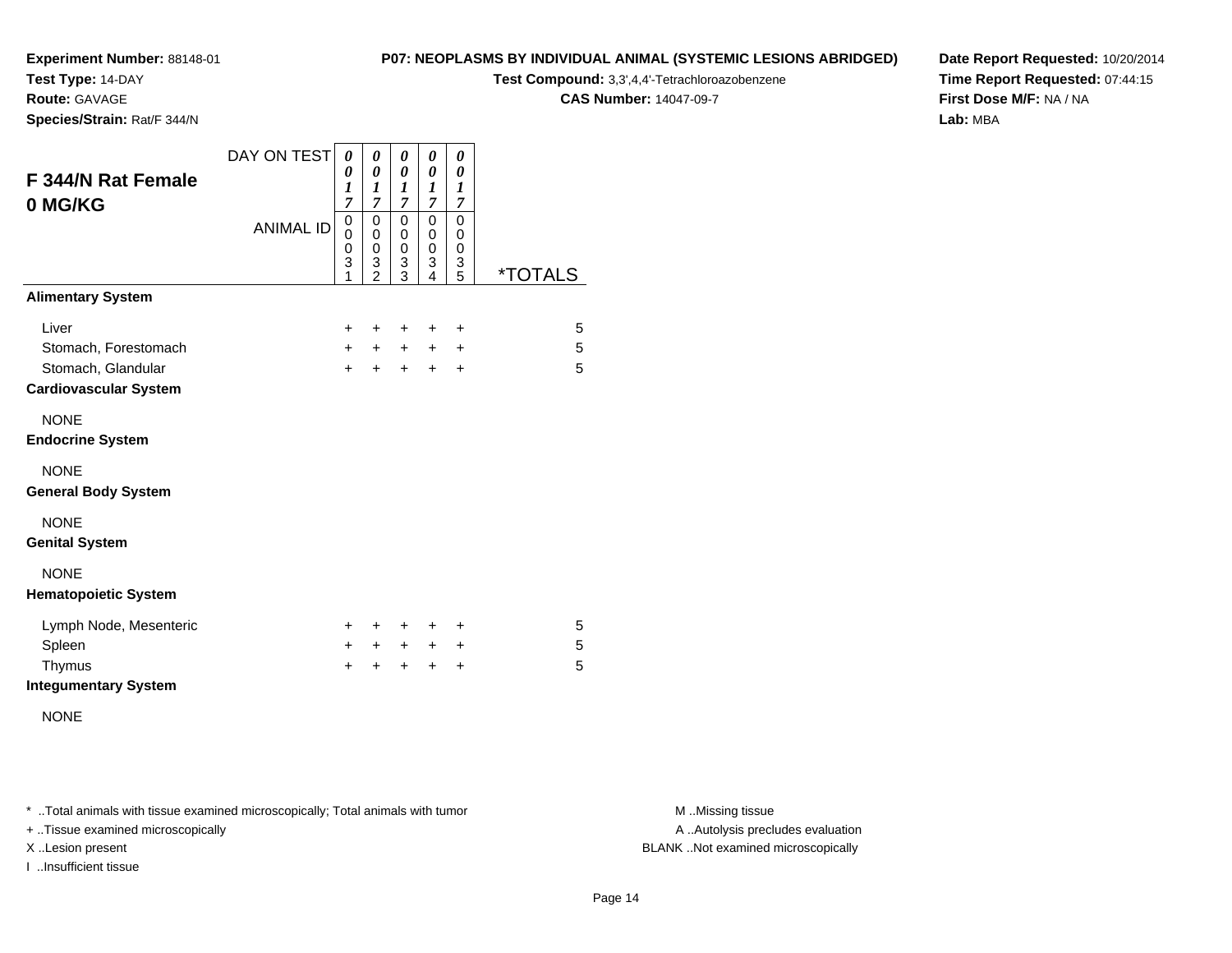**Test Type:** 14-DAY

**Route:** GAVAGE

**Species/Strain:** Rat/F 344/N

# **P07: NEOPLASMS BY INDIVIDUAL ANIMAL (SYSTEMIC LESIONS ABRIDGED)**

**Test Compound:** 3,3',4,4'-Tetrachloroazobenzene

**CAS Number:** 14047-09-7

**Date Report Requested:** 10/20/2014**Time Report Requested:** 07:44:15**First Dose M/F:** NA / NA**Lab:** MBA

| F 344/N Rat Female<br>0 MG/KG     | DAY ON TEST<br><b>ANIMAL ID</b> | 0<br>0<br>$\boldsymbol{l}$<br>7<br>$\mathbf 0$<br>$\overline{0}$<br>0<br>3<br>1 | 0<br>$\boldsymbol{\theta}$<br>$\boldsymbol{l}$<br>$\overline{7}$<br>0<br>$\bar{0}$<br>$\mathbf 0$<br>$\frac{3}{2}$ | 0<br>0<br>$\boldsymbol{l}$<br>$\overline{7}$<br>0<br>$\boldsymbol{0}$<br>$\boldsymbol{0}$<br>3<br>3 | 0<br>0<br>1<br>$\overline{\mathcal{I}}$<br>$\mathbf 0$<br>$\mathbf 0$<br>$\pmb{0}$<br>3<br>4 | 0<br>0<br>1<br>7<br>0<br>0<br>0<br>3<br>5 | <i><b>*TOTALS</b></i> |
|-----------------------------------|---------------------------------|---------------------------------------------------------------------------------|--------------------------------------------------------------------------------------------------------------------|-----------------------------------------------------------------------------------------------------|----------------------------------------------------------------------------------------------|-------------------------------------------|-----------------------|
| <b>Musculoskeletal System</b>     |                                 |                                                                                 |                                                                                                                    |                                                                                                     |                                                                                              |                                           |                       |
| <b>NONE</b>                       |                                 |                                                                                 |                                                                                                                    |                                                                                                     |                                                                                              |                                           |                       |
| <b>Nervous System</b>             |                                 |                                                                                 |                                                                                                                    |                                                                                                     |                                                                                              |                                           |                       |
| <b>NONE</b>                       |                                 |                                                                                 |                                                                                                                    |                                                                                                     |                                                                                              |                                           |                       |
| <b>Respiratory System</b>         |                                 |                                                                                 |                                                                                                                    |                                                                                                     |                                                                                              |                                           |                       |
| <b>NONE</b>                       |                                 |                                                                                 |                                                                                                                    |                                                                                                     |                                                                                              |                                           |                       |
| <b>Special Senses System</b>      |                                 |                                                                                 |                                                                                                                    |                                                                                                     |                                                                                              |                                           |                       |
| <b>NONE</b>                       |                                 |                                                                                 |                                                                                                                    |                                                                                                     |                                                                                              |                                           |                       |
| <b>Urinary System</b>             |                                 |                                                                                 |                                                                                                                    |                                                                                                     |                                                                                              |                                           |                       |
| Kidney<br><b>SYSTEMIC LESIONS</b> |                                 | $\ddot{}$                                                                       |                                                                                                                    |                                                                                                     |                                                                                              |                                           | 5                     |
| Multiple Organ                    |                                 | $\ddot{}$                                                                       |                                                                                                                    |                                                                                                     |                                                                                              | +                                         | 5                     |

\* ..Total animals with tissue examined microscopically; Total animals with tumor **M** . Missing tissue M ..Missing tissue

+ ..Tissue examined microscopically

I ..Insufficient tissue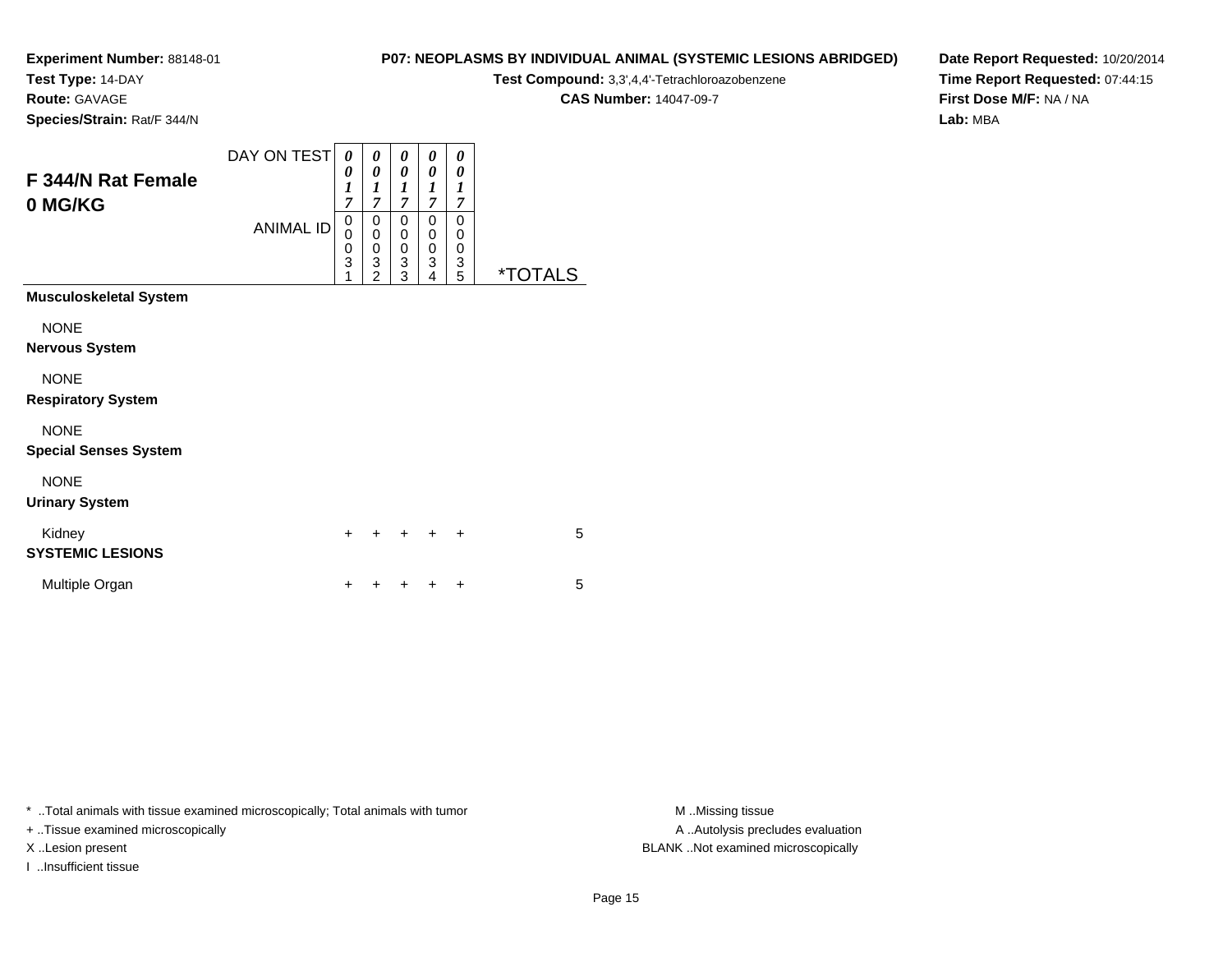**Test Type:** 14-DAY

**Route:** GAVAGE

I ..Insufficient tissue

**Species/Strain:** Rat/F 344/N

#### **P07: NEOPLASMS BY INDIVIDUAL ANIMAL (SYSTEMIC LESIONS ABRIDGED)**

**Test Compound:** 3,3',4,4'-Tetrachloroazobenzene

**CAS Number:** 14047-09-7

**Date Report Requested:** 10/20/2014**Time Report Requested:** 07:44:15**First Dose M/F:** NA / NA**Lab:** MBA

| F 344/N Rat Female<br><b>MG/KG</b><br>12.5                                                                          | DAY ON TEST<br><b>ANIMAL ID</b> | $\pmb{\theta}$<br>0<br>$\boldsymbol{l}$<br>$\overline{7}$<br>$\mathbf 0$<br>0<br>0<br>$\ensuremath{\mathsf{3}}$ | $\boldsymbol{\theta}$<br>0<br>1<br>$\overline{7}$<br>$\overline{0}$<br>$\mathbf 0$<br>$\pmb{0}$<br>3<br>$\overline{7}$ | $\pmb{\theta}$<br>0<br>$\boldsymbol{l}$<br>$\overline{7}$<br>$\mathbf 0$<br>$\mathbf 0$<br>$\mathbf 0$<br>3 | $\boldsymbol{\theta}$<br>0<br>$\boldsymbol{l}$<br>$\overline{7}$<br>$\overline{0}$<br>$\mathbf 0$<br>$\pmb{0}$<br>$\ensuremath{\mathsf{3}}$ | $\pmb{\theta}$<br>0<br>1<br>$\overline{7}$<br>$\mathbf 0$<br>0<br>0<br>4 | <i><b>*TOTALS</b></i> |                                                       |
|---------------------------------------------------------------------------------------------------------------------|---------------------------------|-----------------------------------------------------------------------------------------------------------------|------------------------------------------------------------------------------------------------------------------------|-------------------------------------------------------------------------------------------------------------|---------------------------------------------------------------------------------------------------------------------------------------------|--------------------------------------------------------------------------|-----------------------|-------------------------------------------------------|
| <b>Alimentary System</b>                                                                                            |                                 | 6                                                                                                               |                                                                                                                        | 8                                                                                                           | $\overline{9}$                                                                                                                              | $\mathbf 0$                                                              |                       |                                                       |
| Liver<br><b>Cardiovascular System</b>                                                                               |                                 |                                                                                                                 |                                                                                                                        |                                                                                                             |                                                                                                                                             | $\ddot{}$                                                                | 1                     |                                                       |
| <b>NONE</b><br><b>Endocrine System</b>                                                                              |                                 |                                                                                                                 |                                                                                                                        |                                                                                                             |                                                                                                                                             |                                                                          |                       |                                                       |
| <b>NONE</b><br><b>General Body System</b>                                                                           |                                 |                                                                                                                 |                                                                                                                        |                                                                                                             |                                                                                                                                             |                                                                          |                       |                                                       |
| <b>NONE</b><br><b>Genital System</b>                                                                                |                                 |                                                                                                                 |                                                                                                                        |                                                                                                             |                                                                                                                                             |                                                                          |                       |                                                       |
| <b>NONE</b><br><b>Hematopoietic System</b>                                                                          |                                 |                                                                                                                 |                                                                                                                        |                                                                                                             |                                                                                                                                             |                                                                          |                       |                                                       |
| Spleen<br><b>Integumentary System</b>                                                                               |                                 | $+$                                                                                                             |                                                                                                                        | + + + +                                                                                                     |                                                                                                                                             |                                                                          | 5                     |                                                       |
| <b>NONE</b><br><b>Musculoskeletal System</b>                                                                        |                                 |                                                                                                                 |                                                                                                                        |                                                                                                             |                                                                                                                                             |                                                                          |                       |                                                       |
| <b>NONE</b><br><b>Nervous System</b>                                                                                |                                 |                                                                                                                 |                                                                                                                        |                                                                                                             |                                                                                                                                             |                                                                          |                       |                                                       |
| <b>NONE</b>                                                                                                         |                                 |                                                                                                                 |                                                                                                                        |                                                                                                             |                                                                                                                                             |                                                                          |                       |                                                       |
| * Total animals with tissue examined microscopically; Total animals with tumor<br>+ Tissue examined microscopically |                                 |                                                                                                                 |                                                                                                                        |                                                                                                             |                                                                                                                                             |                                                                          |                       | M Missing tissue<br>A  Autolysis precludes evaluation |

M ..Missing tissue X ..Lesion present BLANK ..Not examined microscopically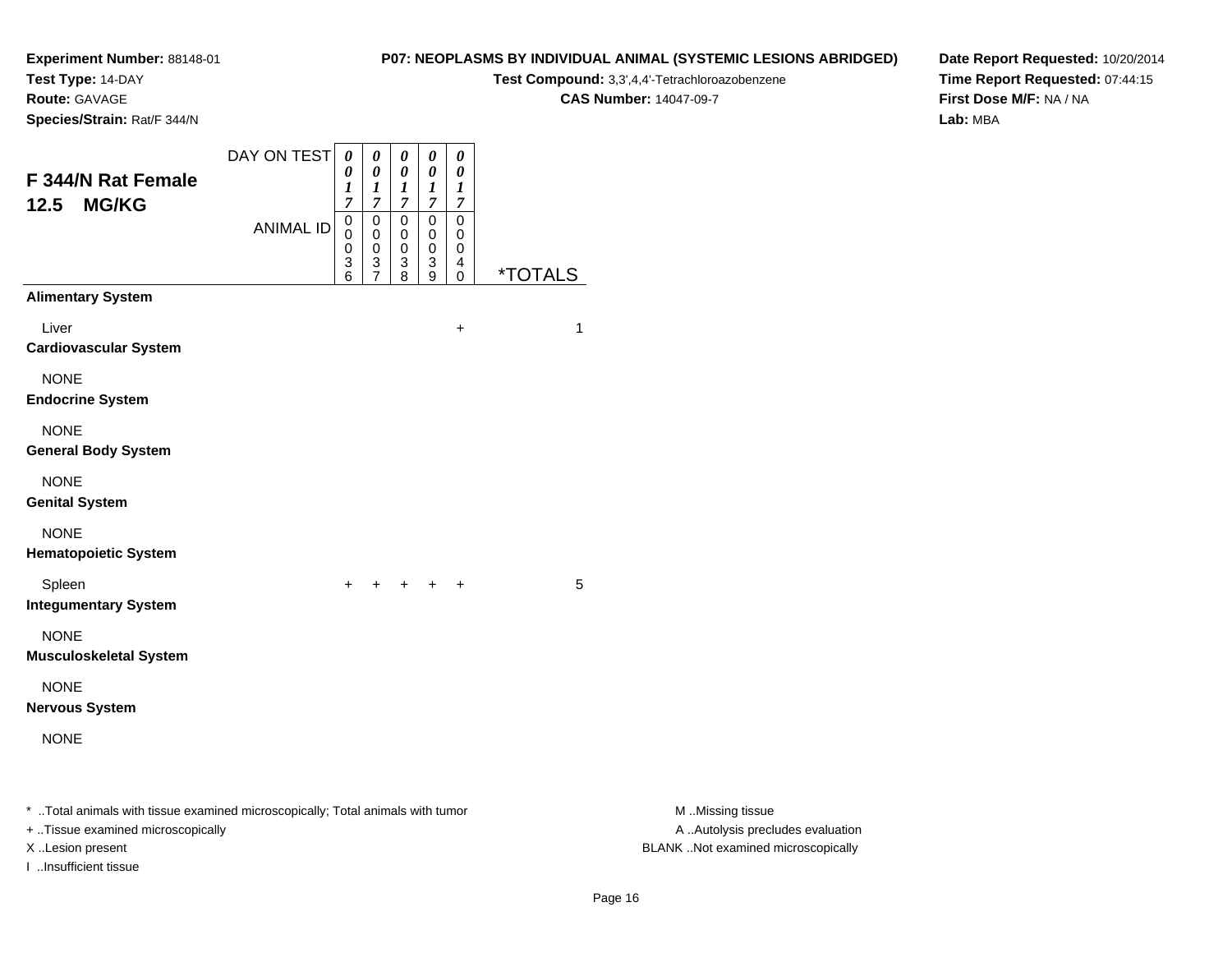**Test Type:** 14-DAY

**Route:** GAVAGE

**Species/Strain:** Rat/F 344/N

# **P07: NEOPLASMS BY INDIVIDUAL ANIMAL (SYSTEMIC LESIONS ABRIDGED)**

**Test Compound:** 3,3',4,4'-Tetrachloroazobenzene

**CAS Number:** 14047-09-7

**Date Report Requested:** 10/20/2014**Time Report Requested:** 07:44:15**First Dose M/F:** NA / NA**Lab:** MBA

| F 344/N Rat Female<br><b>MG/KG</b><br>12.5  | DAY ON TEST      | $\theta$<br>0<br>1<br>$\overline{7}$ | 0<br>0<br>1<br>$\overline{7}$                                       | 0<br>0<br>$\boldsymbol{l}$<br>7                  | 0<br>0<br>1<br>7                                    | 0<br>0<br>1<br>7      |                       |
|---------------------------------------------|------------------|--------------------------------------|---------------------------------------------------------------------|--------------------------------------------------|-----------------------------------------------------|-----------------------|-----------------------|
|                                             | <b>ANIMAL ID</b> | 0<br>0<br>0<br>3<br>6                | 0<br>$\mathbf 0$<br>$\mathbf 0$<br>$\overline{3}$<br>$\overline{7}$ | $\Omega$<br>$\mathbf 0$<br>$\mathbf 0$<br>3<br>8 | $\mathbf 0$<br>$\mathbf 0$<br>$\mathbf 0$<br>3<br>9 | 0<br>0<br>0<br>4<br>0 | <i><b>*TOTALS</b></i> |
| <b>Respiratory System</b>                   |                  |                                      |                                                                     |                                                  |                                                     |                       |                       |
| <b>NONE</b><br><b>Special Senses System</b> |                  |                                      |                                                                     |                                                  |                                                     |                       |                       |
| <b>NONE</b><br><b>Urinary System</b>        |                  |                                      |                                                                     |                                                  |                                                     |                       |                       |
| <b>NONE</b><br><b>SYSTEMIC LESIONS</b>      |                  |                                      |                                                                     |                                                  |                                                     |                       |                       |
| Multiple Organ                              |                  | ٠                                    |                                                                     |                                                  |                                                     | ÷                     | 5                     |

\* ..Total animals with tissue examined microscopically; Total animals with tumor **M** . Missing tissue M ..Missing tissue

+ ..Tissue examined microscopically

I ..Insufficient tissue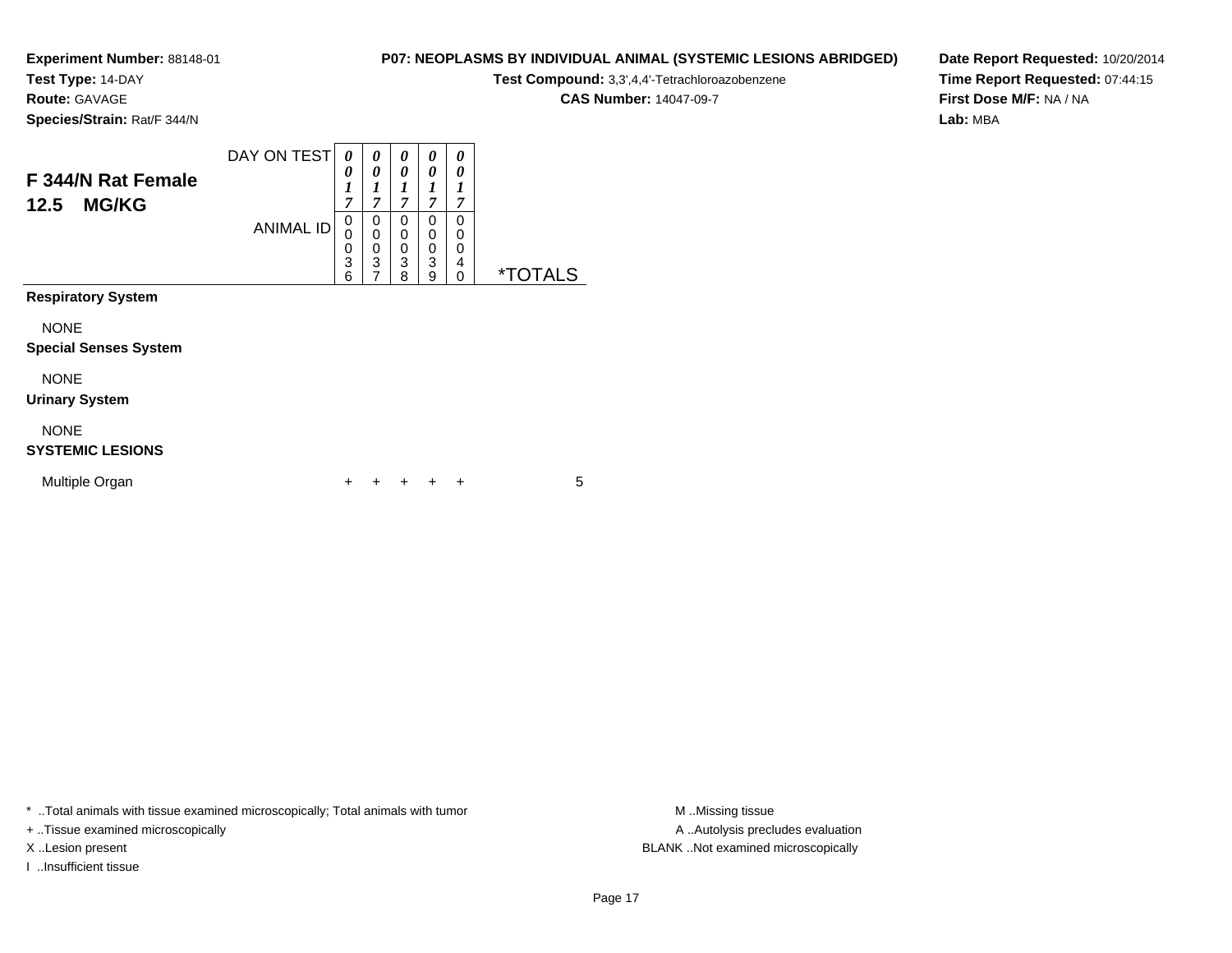**Test Type:** 14-DAY

**Route:** GAVAGE

**Species/Strain:** Rat/F 344/N

# **P07: NEOPLASMS BY INDIVIDUAL ANIMAL (SYSTEMIC LESIONS ABRIDGED)**

**Test Compound:** 3,3',4,4'-Tetrachloroazobenzene

**CAS Number:** 14047-09-7

**Date Report Requested:** 10/20/2014**Time Report Requested:** 07:44:15**First Dose M/F:** NA / NA**Lab:** MBA

| F 344/N Rat Female<br>32 MG/KG                                                                                                                                   | DAY ON TEST<br><b>ANIMAL ID</b> | 0<br>0<br>1<br>$\overline{7}$<br>0<br>0<br>0<br>4<br>1 | 0<br>$\pmb{\theta}$<br>$\frac{1}{7}$<br>$\pmb{0}$<br>$\mathbf 0$<br>$\pmb{0}$<br>4<br>$\overline{c}$ | 0<br>0<br>$\frac{1}{7}$<br>0<br>0<br>0<br>4<br>3 | $\pmb{\theta}$<br>$\pmb{\theta}$<br>$\boldsymbol{l}$<br>$\boldsymbol{7}$<br>$\mathbf 0$<br>$\mathbf 0$<br>$\pmb{0}$<br>4<br>$\overline{4}$ | $\pmb{\theta}$<br>0<br>1<br>$\boldsymbol{7}$<br>$\pmb{0}$<br>0<br>0<br>4<br>5 | <i><b>*TOTALS</b></i> |                                                                                             |
|------------------------------------------------------------------------------------------------------------------------------------------------------------------|---------------------------------|--------------------------------------------------------|------------------------------------------------------------------------------------------------------|--------------------------------------------------|--------------------------------------------------------------------------------------------------------------------------------------------|-------------------------------------------------------------------------------|-----------------------|---------------------------------------------------------------------------------------------|
| <b>Alimentary System</b>                                                                                                                                         |                                 |                                                        |                                                                                                      |                                                  |                                                                                                                                            |                                                                               |                       |                                                                                             |
| <b>NONE</b><br><b>Cardiovascular System</b>                                                                                                                      |                                 |                                                        |                                                                                                      |                                                  |                                                                                                                                            |                                                                               |                       |                                                                                             |
| <b>NONE</b><br><b>Endocrine System</b>                                                                                                                           |                                 |                                                        |                                                                                                      |                                                  |                                                                                                                                            |                                                                               |                       |                                                                                             |
| <b>NONE</b><br><b>General Body System</b>                                                                                                                        |                                 |                                                        |                                                                                                      |                                                  |                                                                                                                                            |                                                                               |                       |                                                                                             |
| <b>NONE</b><br><b>Genital System</b>                                                                                                                             |                                 |                                                        |                                                                                                      |                                                  |                                                                                                                                            |                                                                               |                       |                                                                                             |
| <b>NONE</b><br><b>Hematopoietic System</b>                                                                                                                       |                                 |                                                        |                                                                                                      |                                                  |                                                                                                                                            |                                                                               |                       |                                                                                             |
| Spleen<br><b>Integumentary System</b>                                                                                                                            |                                 |                                                        |                                                                                                      | $+$ $+$                                          |                                                                                                                                            | $^{+}$                                                                        | 5                     |                                                                                             |
| <b>NONE</b><br><b>Musculoskeletal System</b>                                                                                                                     |                                 |                                                        |                                                                                                      |                                                  |                                                                                                                                            |                                                                               |                       |                                                                                             |
| <b>NONE</b><br><b>Nervous System</b>                                                                                                                             |                                 |                                                        |                                                                                                      |                                                  |                                                                                                                                            |                                                                               |                       |                                                                                             |
| <b>NONE</b>                                                                                                                                                      |                                 |                                                        |                                                                                                      |                                                  |                                                                                                                                            |                                                                               |                       |                                                                                             |
| * Total animals with tissue examined microscopically; Total animals with tumor<br>+ Tissue examined microscopically<br>X Lesion present<br>I Insufficient tissue |                                 |                                                        |                                                                                                      |                                                  |                                                                                                                                            |                                                                               |                       | M Missing tissue<br>A  Autolysis precludes evaluation<br>BLANK Not examined microscopically |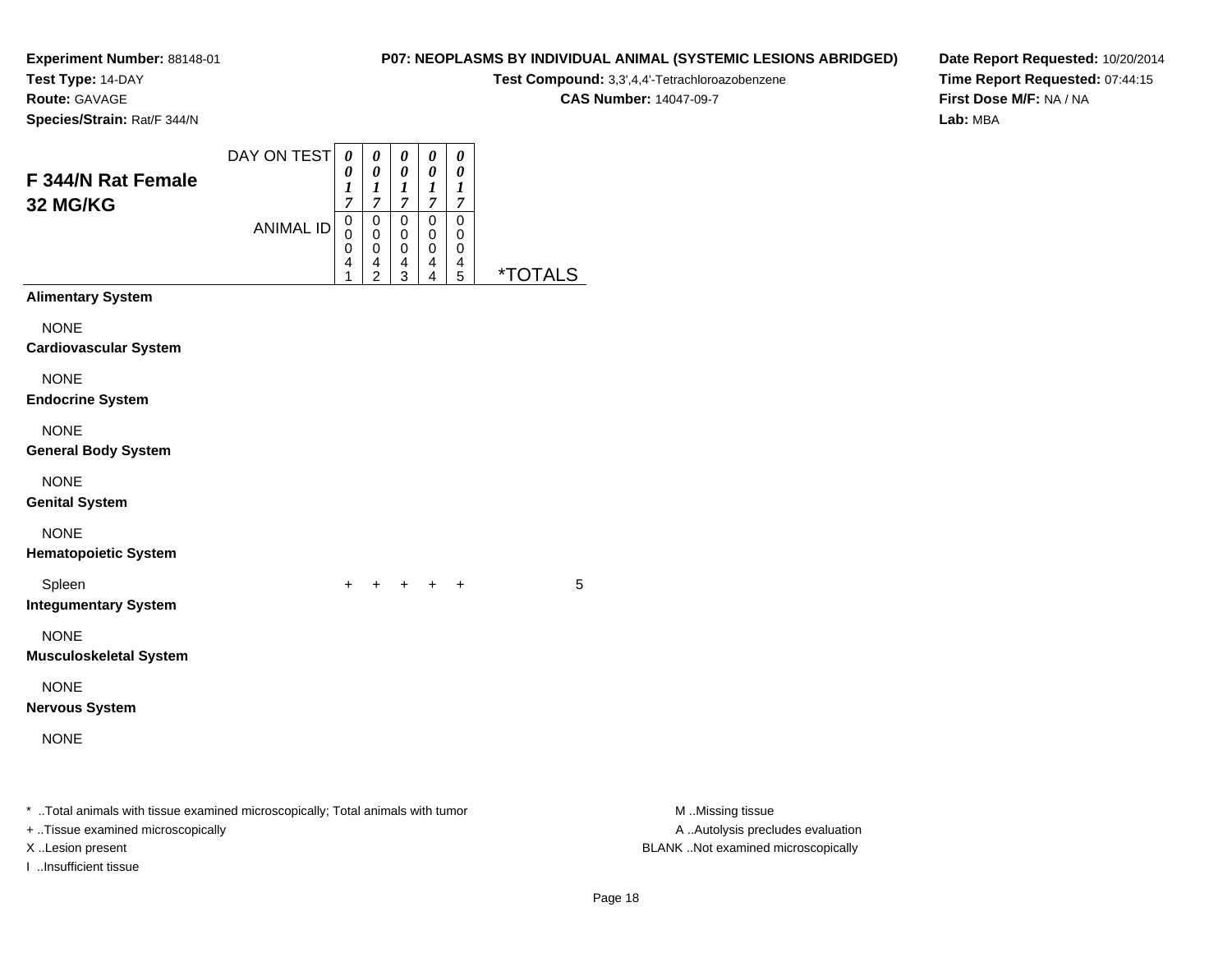**Test Type:** 14-DAY

**Route:** GAVAGE

**P07: NEOPLASMS BY INDIVIDUAL ANIMAL (SYSTEMIC LESIONS ABRIDGED)**

**Test Compound:** 3,3',4,4'-Tetrachloroazobenzene

**CAS Number:** 14047-09-7

**Date Report Requested:** 10/20/2014**Time Report Requested:** 07:44:15**First Dose M/F:** NA / NA**Lab:** MBA

**Species/Strain:** Rat/F 344/N

| F 344/N Rat Female<br>32 MG/KG              | DAY ON TEST      | 0<br>0<br>1<br>7 | 0<br>0<br>1<br>$\overline{7}$     | 0<br>0<br>1<br>$\overline{7}$ | 0<br>0<br>1<br>7      | 0<br>0<br>1<br>7      |                       |
|---------------------------------------------|------------------|------------------|-----------------------------------|-------------------------------|-----------------------|-----------------------|-----------------------|
|                                             | <b>ANIMAL ID</b> | 0<br>0<br>0<br>4 | 0<br>0<br>0<br>4<br>$\mathcal{P}$ | 0<br>0<br>0<br>4<br>3         | 0<br>0<br>0<br>4<br>4 | 0<br>0<br>0<br>4<br>5 | <i><b>*TOTALS</b></i> |
| <b>Respiratory System</b>                   |                  |                  |                                   |                               |                       |                       |                       |
| <b>NONE</b><br><b>Special Senses System</b> |                  |                  |                                   |                               |                       |                       |                       |
| <b>NONE</b><br><b>Urinary System</b>        |                  |                  |                                   |                               |                       |                       |                       |
| <b>NONE</b><br><b>SYSTEMIC LESIONS</b>      |                  |                  |                                   |                               |                       |                       |                       |
| Multiple Organ                              |                  | +                |                                   |                               |                       | ÷                     | 5                     |

\* ..Total animals with tissue examined microscopically; Total animals with tumor **M** . Missing tissue M ..Missing tissue

+ ..Tissue examined microscopically

I ..Insufficient tissue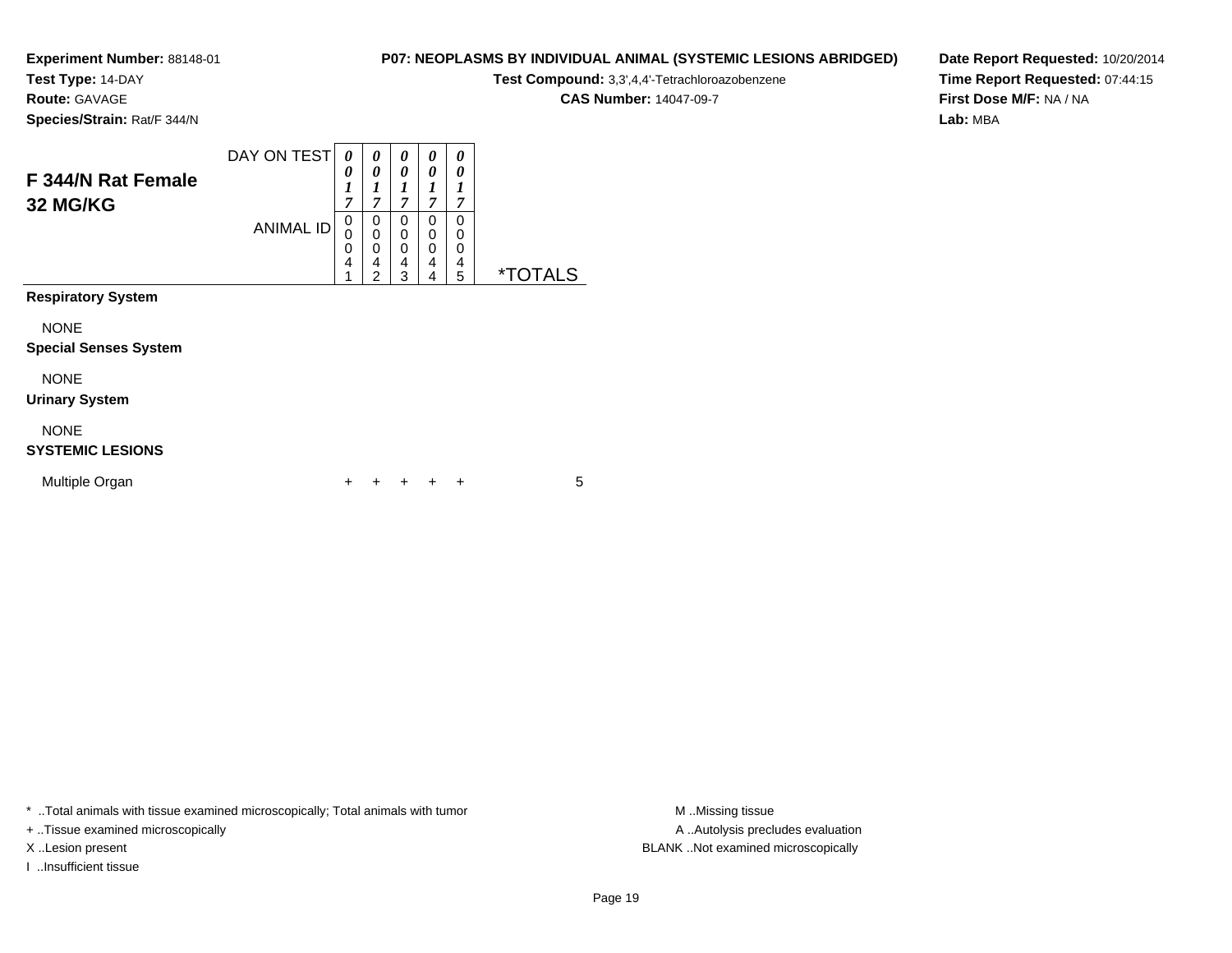**Test Type:** 14-DAY

**Route:** GAVAGE

**Species/Strain:** Rat/F 344/N

# **P07: NEOPLASMS BY INDIVIDUAL ANIMAL (SYSTEMIC LESIONS ABRIDGED)**

**Test Compound:** 3,3',4,4'-Tetrachloroazobenzene

**CAS Number:** 14047-09-7

**Date Report Requested:** 10/20/2014**Time Report Requested:** 07:44:15**First Dose M/F:** NA / NA**Lab:** MBA

| F 344/N Rat Female<br>80 MG/KG                                                                                                                                    | DAY ON TEST      | $\boldsymbol{\theta}$<br>0<br>$\boldsymbol{l}$<br>$\overline{7}$ | $\pmb{\theta}$<br>$\pmb{\theta}$<br>$\boldsymbol{l}$<br>$\overline{7}$ | 0<br>$\pmb{\theta}$<br>$\boldsymbol{l}$<br>$\boldsymbol{7}$ | $\pmb{\theta}$<br>$\pmb{\theta}$<br>$\boldsymbol{l}$<br>$\boldsymbol{7}$ | $\pmb{\theta}$<br>0<br>$\boldsymbol{l}$<br>$\boldsymbol{7}$ |                       |                                                                                             |  |
|-------------------------------------------------------------------------------------------------------------------------------------------------------------------|------------------|------------------------------------------------------------------|------------------------------------------------------------------------|-------------------------------------------------------------|--------------------------------------------------------------------------|-------------------------------------------------------------|-----------------------|---------------------------------------------------------------------------------------------|--|
|                                                                                                                                                                   | <b>ANIMAL ID</b> | $\,0\,$<br>0<br>0<br>4<br>6                                      | 0<br>0<br>$\,0\,$<br>4<br>7                                            | $\pmb{0}$<br>0<br>0<br>$^{\,4}_{\,8}$                       | 0<br>0<br>$\mathbf 0$<br>$\overline{4}$<br>9                             | $\pmb{0}$<br>0<br>0<br>5<br>$\mathbf 0$                     | <i><b>*TOTALS</b></i> |                                                                                             |  |
| <b>Alimentary System</b><br><b>NONE</b>                                                                                                                           |                  |                                                                  |                                                                        |                                                             |                                                                          |                                                             |                       |                                                                                             |  |
| <b>Cardiovascular System</b><br><b>NONE</b><br><b>Endocrine System</b>                                                                                            |                  |                                                                  |                                                                        |                                                             |                                                                          |                                                             |                       |                                                                                             |  |
| <b>NONE</b><br><b>General Body System</b>                                                                                                                         |                  |                                                                  |                                                                        |                                                             |                                                                          |                                                             |                       |                                                                                             |  |
| <b>NONE</b><br><b>Genital System</b>                                                                                                                              |                  |                                                                  |                                                                        |                                                             |                                                                          |                                                             |                       |                                                                                             |  |
| <b>NONE</b><br><b>Hematopoietic System</b>                                                                                                                        |                  |                                                                  |                                                                        |                                                             |                                                                          |                                                             |                       |                                                                                             |  |
| Spleen<br><b>Integumentary System</b>                                                                                                                             |                  |                                                                  |                                                                        |                                                             | $+$                                                                      | $\div$                                                      | 5                     |                                                                                             |  |
| <b>NONE</b><br><b>Musculoskeletal System</b>                                                                                                                      |                  |                                                                  |                                                                        |                                                             |                                                                          |                                                             |                       |                                                                                             |  |
| <b>NONE</b><br><b>Nervous System</b>                                                                                                                              |                  |                                                                  |                                                                        |                                                             |                                                                          |                                                             |                       |                                                                                             |  |
| <b>NONE</b>                                                                                                                                                       |                  |                                                                  |                                                                        |                                                             |                                                                          |                                                             |                       |                                                                                             |  |
| *  Total animals with tissue examined microscopically; Total animals with tumor<br>+ Tissue examined microscopically<br>X Lesion present<br>I Insufficient tissue |                  |                                                                  |                                                                        |                                                             |                                                                          |                                                             |                       | M Missing tissue<br>A  Autolysis precludes evaluation<br>BLANK Not examined microscopically |  |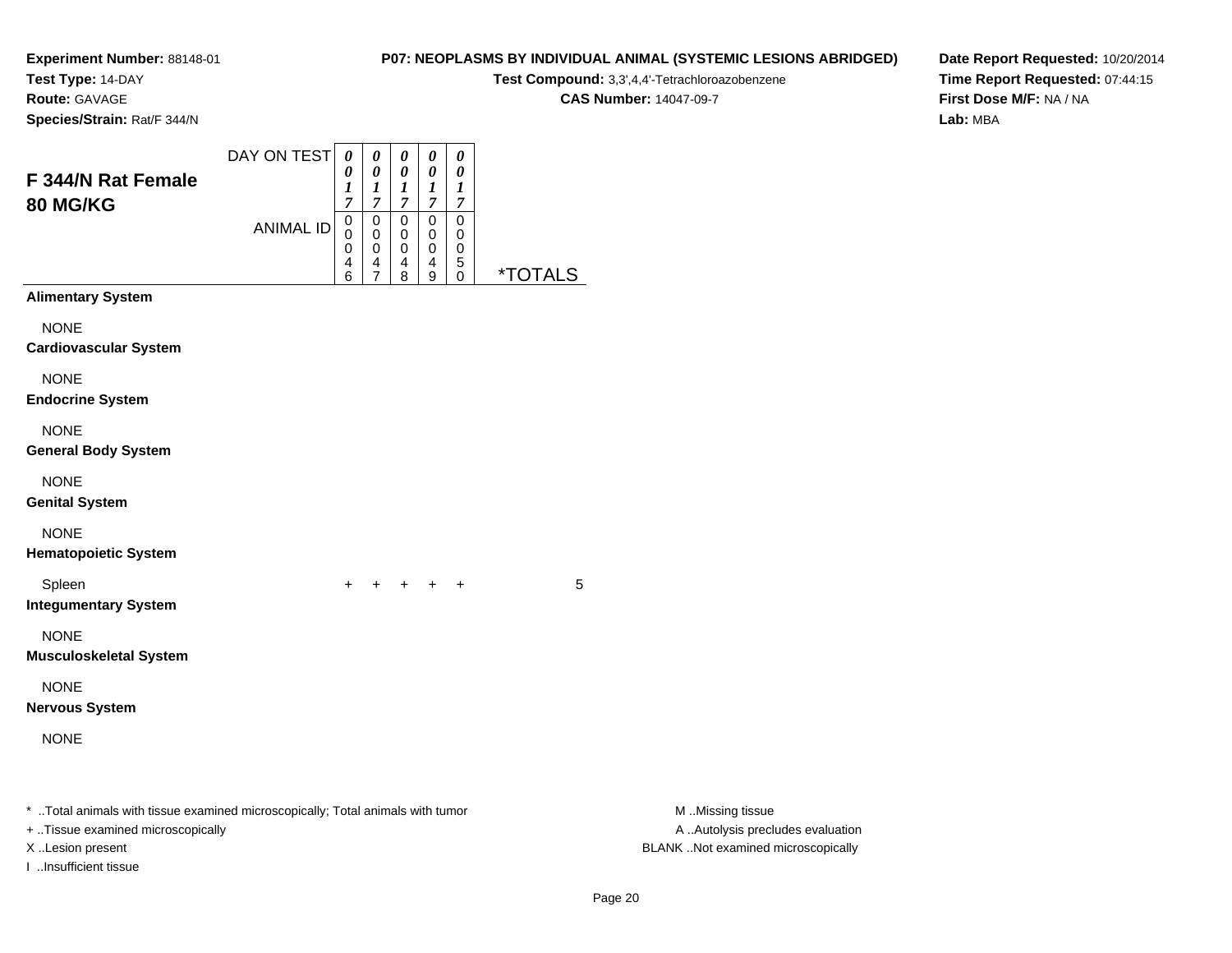**Test Type:** 14-DAY

**Route:** GAVAGE

**P07: NEOPLASMS BY INDIVIDUAL ANIMAL (SYSTEMIC LESIONS ABRIDGED)**

**Test Compound:** 3,3',4,4'-Tetrachloroazobenzene

**CAS Number:** 14047-09-7

**Date Report Requested:** 10/20/2014**Time Report Requested:** 07:44:15**First Dose M/F:** NA / NA**Lab:** MBA

**Species/Strain:** Rat/F 344/N

| F 344/N Rat Female<br><b>80 MG/KG</b>       | DAY ON TEST<br><b>ANIMAL ID</b> | $\theta$<br>0<br>1<br>7<br>$\mathbf 0$<br>0<br>0<br>4 | 0<br>0<br>1<br>$\overline{7}$<br>0<br>0<br>0<br>4 | 0<br>0<br>1<br>$\overline{7}$<br>0<br>0<br>0<br>4 | 0<br>0<br>1<br>7<br>0<br>0<br>0<br>4 | 0<br>0<br>7<br>0<br>0<br>0<br>5 |                       |
|---------------------------------------------|---------------------------------|-------------------------------------------------------|---------------------------------------------------|---------------------------------------------------|--------------------------------------|---------------------------------|-----------------------|
| <b>Respiratory System</b>                   |                                 | 6                                                     | 7                                                 | 8                                                 | 9                                    | 0                               | <i><b>*TOTALS</b></i> |
| <b>NONE</b><br><b>Special Senses System</b> |                                 |                                                       |                                                   |                                                   |                                      |                                 |                       |
| <b>NONE</b><br><b>Urinary System</b>        |                                 |                                                       |                                                   |                                                   |                                      |                                 |                       |
| <b>NONE</b><br><b>SYSTEMIC LESIONS</b>      |                                 |                                                       |                                                   |                                                   |                                      |                                 |                       |
| Multiple Organ                              |                                 | ┿                                                     |                                                   |                                                   | ٠                                    | ÷                               | 5                     |

\* ..Total animals with tissue examined microscopically; Total animals with tumor **M** . Missing tissue M ..Missing tissue

+ ..Tissue examined microscopically

I ..Insufficient tissue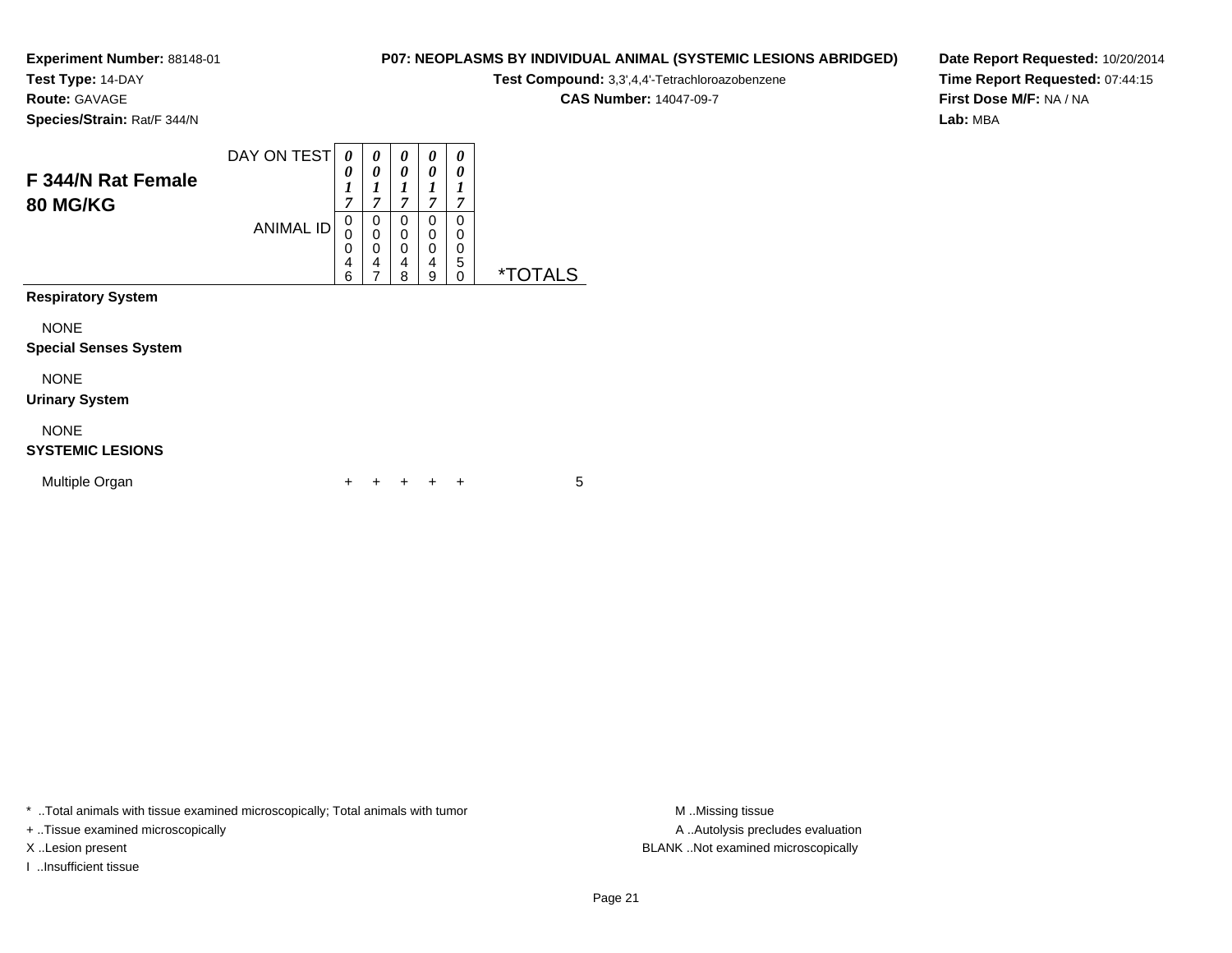**Test Type:** 14-DAY

**Route:** GAVAGE

**Species/Strain:** Rat/F 344/N

### **P07: NEOPLASMS BY INDIVIDUAL ANIMAL (SYSTEMIC LESIONS ABRIDGED)**

**Test Compound:** 3,3',4,4'-Tetrachloroazobenzene

**CAS Number:** 14047-09-7

**Date Report Requested:** 10/20/2014**Time Report Requested:** 07:44:15**First Dose M/F:** NA / NA**Lab:** MBA

| F 344/N Rat Female<br><b>MG/KG</b><br>200                                                                           | DAY ON TEST      | $\boldsymbol{\theta}$<br>0<br>1<br>$\overline{7}$ | 0<br>0<br>$\boldsymbol{l}$<br>7                | 0<br>$\pmb{\theta}$<br>$\boldsymbol{l}$<br>$\overline{7}$ | $\pmb{\theta}$<br>$\boldsymbol{\theta}$<br>$\boldsymbol{l}$<br>$\boldsymbol{7}$ | 0<br>0<br>$\boldsymbol{l}$<br>$\overline{7}$ |                       |                                                            |
|---------------------------------------------------------------------------------------------------------------------|------------------|---------------------------------------------------|------------------------------------------------|-----------------------------------------------------------|---------------------------------------------------------------------------------|----------------------------------------------|-----------------------|------------------------------------------------------------|
|                                                                                                                     | <b>ANIMAL ID</b> | $\mathbf 0$<br>$\mathbf 0$<br>0<br>5              | $\pmb{0}$<br>$\mathbf 0$<br>0<br>$\frac{5}{2}$ | $\pmb{0}$<br>$\mathbf 0$<br>0<br>$\frac{5}{3}$            | $\pmb{0}$<br>0<br>0<br>5<br>4                                                   | 0<br>0<br>0<br>$\frac{5}{5}$                 | <i><b>*TOTALS</b></i> |                                                            |
| <b>Alimentary System</b>                                                                                            |                  |                                                   |                                                |                                                           |                                                                                 |                                              |                       |                                                            |
| Liver<br><b>Cardiovascular System</b>                                                                               |                  |                                                   | $\ddot{}$                                      |                                                           |                                                                                 |                                              | 1                     |                                                            |
| <b>NONE</b><br><b>Endocrine System</b>                                                                              |                  |                                                   |                                                |                                                           |                                                                                 |                                              |                       |                                                            |
| <b>NONE</b><br><b>General Body System</b>                                                                           |                  |                                                   |                                                |                                                           |                                                                                 |                                              |                       |                                                            |
| <b>NONE</b><br><b>Genital System</b>                                                                                |                  |                                                   |                                                |                                                           |                                                                                 |                                              |                       |                                                            |
| <b>NONE</b><br><b>Hematopoietic System</b>                                                                          |                  |                                                   |                                                |                                                           |                                                                                 |                                              |                       |                                                            |
| Spleen<br><b>Integumentary System</b>                                                                               |                  | $+$                                               |                                                | $+ + + + +$                                               |                                                                                 |                                              | 5                     |                                                            |
| <b>NONE</b><br><b>Musculoskeletal System</b>                                                                        |                  |                                                   |                                                |                                                           |                                                                                 |                                              |                       |                                                            |
| <b>NONE</b><br><b>Nervous System</b>                                                                                |                  |                                                   |                                                |                                                           |                                                                                 |                                              |                       |                                                            |
| <b>NONE</b>                                                                                                         |                  |                                                   |                                                |                                                           |                                                                                 |                                              |                       |                                                            |
| * Total animals with tissue examined microscopically; Total animals with tumor<br>+ Tissue examined microscopically |                  |                                                   |                                                |                                                           |                                                                                 |                                              |                       | M Missing tissue<br>A  Autolysis precludes evaluation<br>. |

I ..Insufficient tissue

M ..Missing tissue X ..Lesion present BLANK ..Not examined microscopically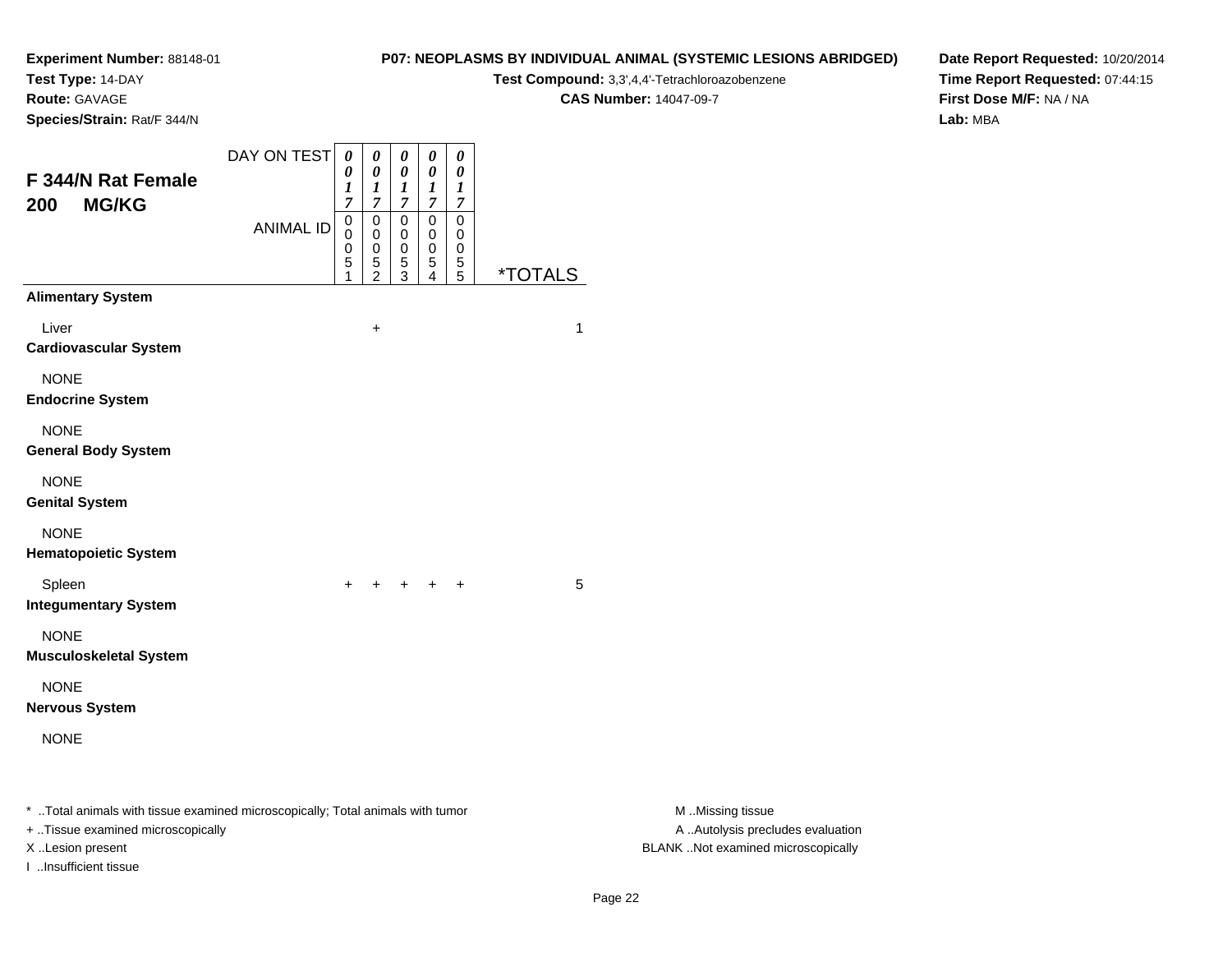**Test Type:** 14-DAY

**Route:** GAVAGE

**Species/Strain:** Rat/F 344/N

# **P07: NEOPLASMS BY INDIVIDUAL ANIMAL (SYSTEMIC LESIONS ABRIDGED)**

**Test Compound:** 3,3',4,4'-Tetrachloroazobenzene

**CAS Number:** 14047-09-7

**Date Report Requested:** 10/20/2014**Time Report Requested:** 07:44:15**First Dose M/F:** NA / NA**Lab:** MBA

| F 344/N Rat Female<br><b>MG/KG</b><br>200   | DAY ON TEST      | 0<br>0<br>1<br>7                | 0<br>0<br>1<br>7                   | 0<br>0<br>7           | 0<br>0<br>1<br>7      | 0<br>0<br>1<br>7      |                       |
|---------------------------------------------|------------------|---------------------------------|------------------------------------|-----------------------|-----------------------|-----------------------|-----------------------|
|                                             | <b>ANIMAL ID</b> | $\mathbf 0$<br>0<br>0<br>5<br>1 | 0<br>0<br>0<br>5<br>$\overline{2}$ | 0<br>0<br>0<br>5<br>3 | 0<br>0<br>0<br>5<br>4 | 0<br>0<br>0<br>5<br>5 | <i><b>*TOTALS</b></i> |
| <b>Respiratory System</b>                   |                  |                                 |                                    |                       |                       |                       |                       |
| <b>NONE</b><br><b>Special Senses System</b> |                  |                                 |                                    |                       |                       |                       |                       |
| <b>NONE</b><br><b>Urinary System</b>        |                  |                                 |                                    |                       |                       |                       |                       |
| <b>NONE</b><br><b>SYSTEMIC LESIONS</b>      |                  |                                 |                                    |                       |                       |                       |                       |
| Multiple Organ                              |                  | ÷                               | ٠                                  |                       |                       | ÷                     | 5                     |

\* ..Total animals with tissue examined microscopically; Total animals with tumor **M** . Missing tissue M ..Missing tissue

+ ..Tissue examined microscopically

I ..Insufficient tissue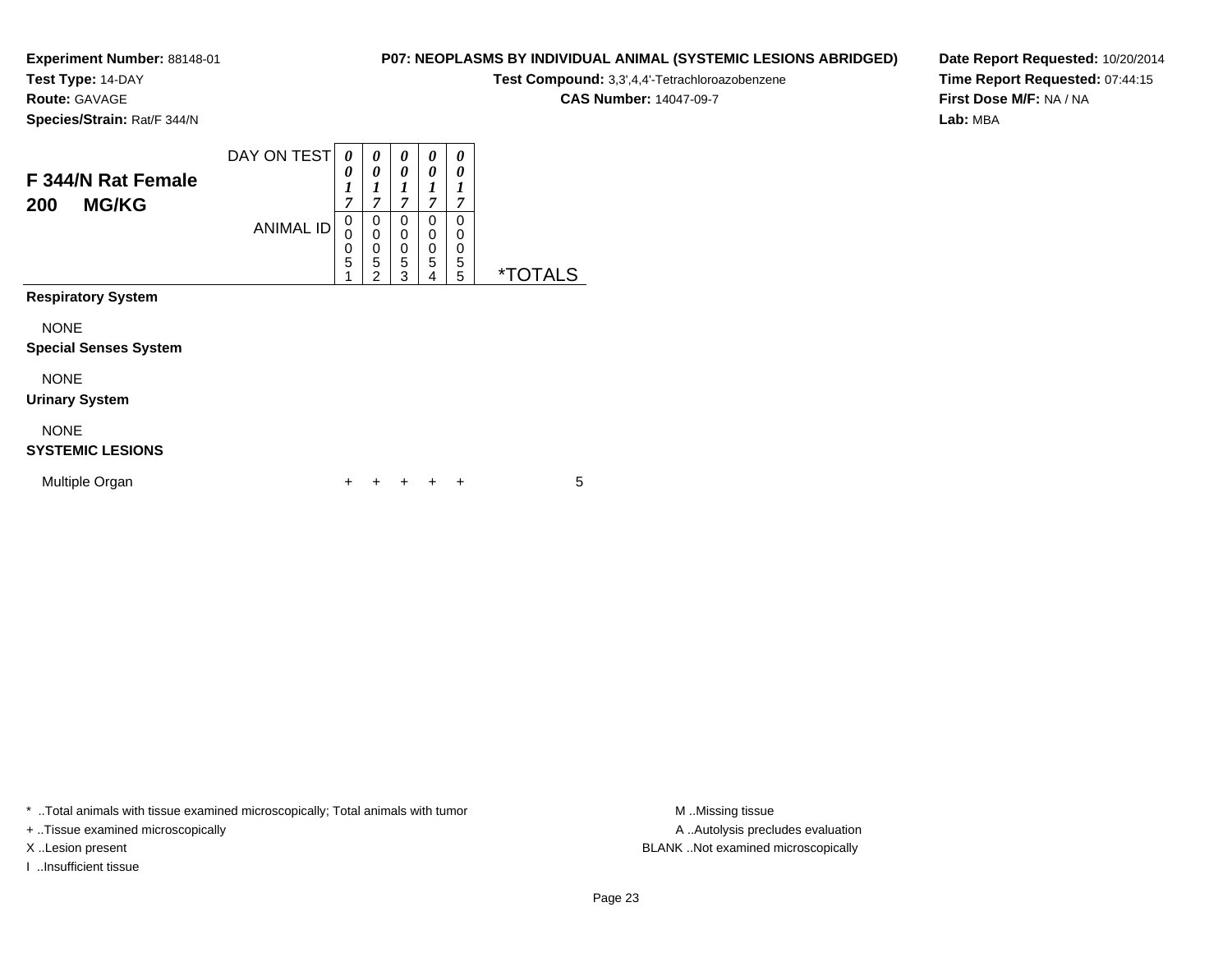**Test Type:** 14-DAY

**Route:** GAVAGE

**Species/Strain:** Rat/F 344/N

#### **P07: NEOPLASMS BY INDIVIDUAL ANIMAL (SYSTEMIC LESIONS ABRIDGED)**

**Test Compound:** 3,3',4,4'-Tetrachloroazobenzene

**CAS Number:** 14047-09-7

**Date Report Requested:** 10/20/2014**Time Report Requested:** 07:44:15**First Dose M/F:** NA / NA**Lab:** MBA

| F 344/N Rat Female<br><b>MG/KG</b><br>500          | DAY ON TEST      | 0<br>0<br>1<br>$\overline{7}$   | 0<br>0<br>1<br>$\overline{7}$   | 0<br>0<br>$\boldsymbol{l}$<br>7 | 0<br>0<br>1<br>7                | 0<br>0<br>1<br>7                                    |                       |
|----------------------------------------------------|------------------|---------------------------------|---------------------------------|---------------------------------|---------------------------------|-----------------------------------------------------|-----------------------|
|                                                    | <b>ANIMAL ID</b> | 0<br>0<br>$\mathbf 0$<br>5<br>6 | 0<br>0<br>$\mathbf 0$<br>5<br>7 | 0<br>0<br>$\mathbf 0$<br>5<br>8 | 0<br>0<br>$\mathbf 0$<br>5<br>9 | 0<br>$\mathbf 0$<br>$\mathbf 0$<br>6<br>$\mathbf 0$ | <i><b>*TOTALS</b></i> |
| <b>Alimentary System</b>                           |                  |                                 |                                 |                                 |                                 |                                                     |                       |
| Liver                                              |                  | $\ddot{}$                       | +                               | ÷                               | ÷                               | $\ddot{}$                                           | 5                     |
| Stomach, Forestomach                               |                  | $+$                             | $\pm$                           | $\ddot{}$                       | $\pm$                           | $\ddot{}$                                           | 5                     |
| Stomach, Glandular<br><b>Cardiovascular System</b> |                  | $+$                             | $\ddot{}$                       | $+$                             | $+$                             | $\ddot{}$                                           | 5                     |
| <b>NONE</b><br><b>Endocrine System</b>             |                  |                                 |                                 |                                 |                                 |                                                     |                       |
| <b>NONE</b><br><b>General Body System</b>          |                  |                                 |                                 |                                 |                                 |                                                     |                       |
| <b>NONE</b><br><b>Genital System</b>               |                  |                                 |                                 |                                 |                                 |                                                     |                       |
| Ovary<br><b>Hematopoietic System</b>               |                  |                                 | $\ddot{}$                       |                                 |                                 |                                                     | 1                     |
| Lymph Node, Mesenteric                             |                  | $\pm$                           | ٠                               | ÷                               | ÷                               | ÷                                                   | 5                     |
| Spleen                                             |                  | $\pm$                           | $\ddot{}$                       | $\ddot{}$                       | $\ddot{}$                       | $\ddot{}$                                           | 5                     |
| Thymus                                             |                  | $\ddot{}$                       | +                               | $\ddot{}$                       | $\ddot{}$                       | $\ddot{}$                                           | 5                     |
| <b>Integumentary System</b>                        |                  |                                 |                                 |                                 |                                 |                                                     |                       |

NONE

\* ..Total animals with tissue examined microscopically; Total animals with tumor **M** . Missing tissue M ..Missing tissue

+ ..Tissue examined microscopically

I ..Insufficient tissue